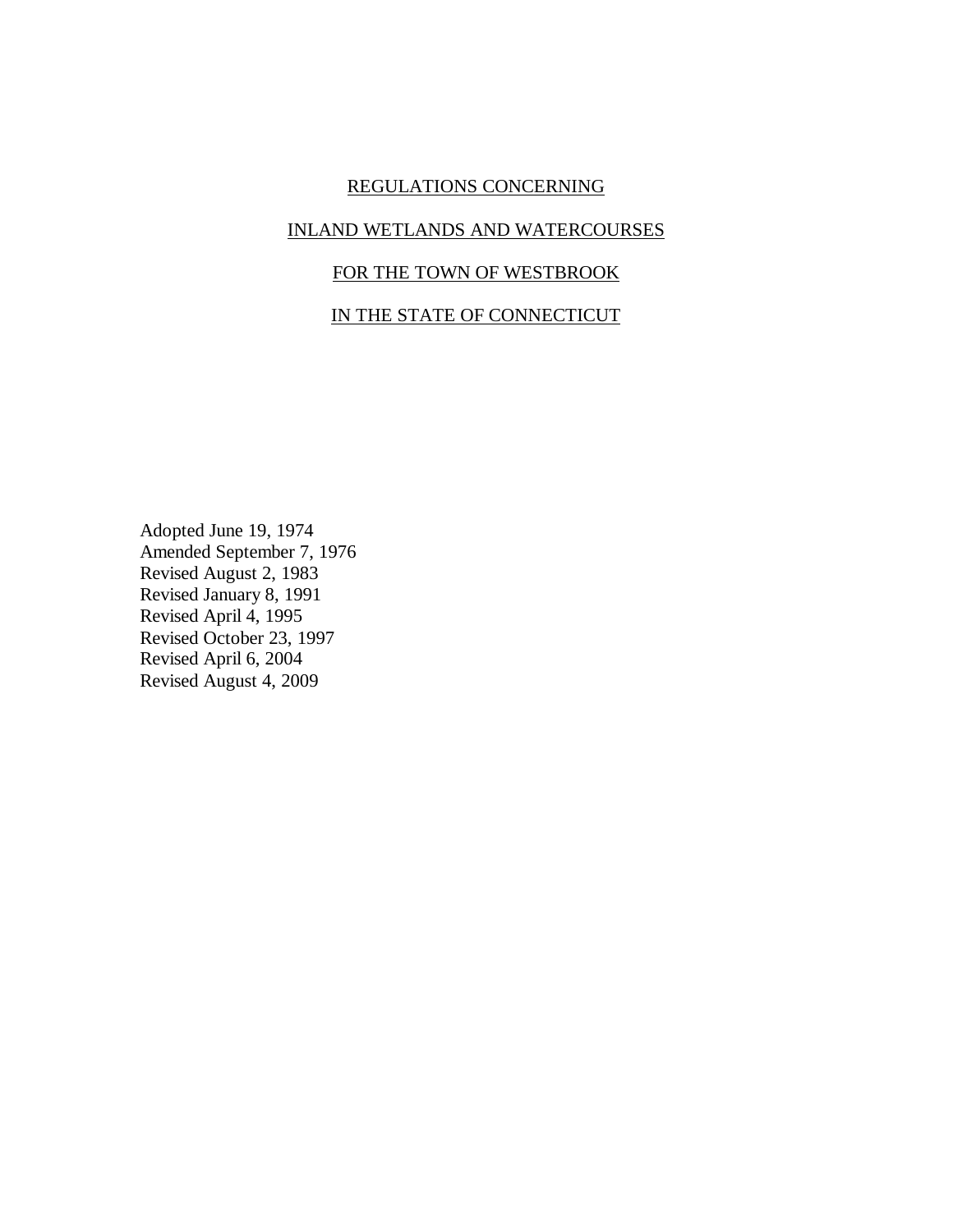## SECTION 1 TITLE AND AUTHORITY

- 1.1 The Inland Wetlands and Watercourses of the State of Connecticut are an indispensable and irreplaceable but fragile natural resource with which the citizens of the state have been endowed. The wetlands and watercourses are an interrelated web of nature essential to an adequate supply of surface and underground water; to hydrological stability and control of flooding and erosion; to the recharging and purification of groundwater; and to the existence of many forms of animal, aquatic and plant life. Many inland wetland and watercourses have been destroyed and are in danger of destruction because of unregulated use by reason of deposition, filling, or removal of material, the diversion or obstruction of water flow, the erection of structures and other uses, all of which have despoiled, polluted and eliminated wetlands and watercourses. Such unregulated activity has had, an will continue to have, a significant, adverse impact on the environment and ecology of the State and has and will continue to imperil the quality of the environment the adversely affecting the ecological, scenic, historic and recreational values and benefits of the State for its citizens now and forever more. The preservation and protection of the wetlands and watercourses from random, unnecessary, undesirable and unrelated uses, disturbance or destruction is in the public interest and is essential to the health, welfare and safety of the citizens of the State. It is, therefore, the purpose of these regulations to protect the citizens of the State by making provisions for the protection, preservation, maintenance and use of the inland wetlands and watercourses by improving water quality in accordance with the highest standards set by federal, state or local authority; preventing damage from erosion, turbidity or siltation; preventing loss of fish and other beneficial aquatic organisms, wildlife and vegetation and the destruction of the natural habitat thereof; deterring and inhibiting the danger of flood and pollution; protecting the quality of wetlands and watercourses for their conservation, economic, aesthetic, recreational and other public and private uses and values; and protecting the State's potable fresh water supplies from the dangers of drought, overdraft, pollution, misuse and mismanagement by providing an orderly process to balance the need for the economic growth of the State and the use of its land with the need to protect its environment and ecology in order to forever guarantee to the people of the State, the safety of such natural resources for their benefit and enjoyment and for the benefit and enjoyment of generations yet unborn.
- 1.2 These Regulations shall be known as the "Inland Wetlands and Watercourses Regulations of the Town of Westbrook."
- 1.3 The Inland Wetlands and Watercourses Commission of the Town of Westbrook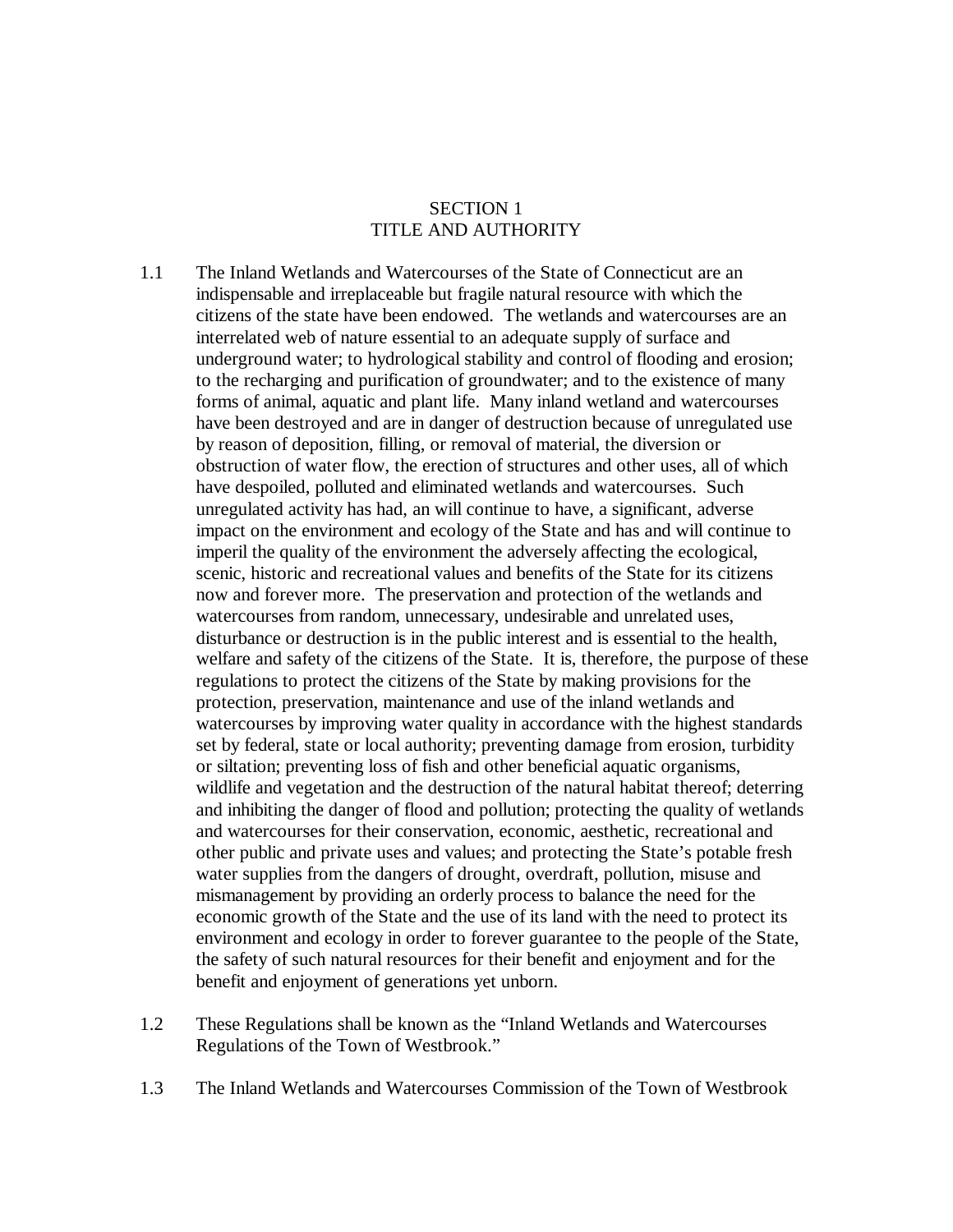was established in accordance with the ordinance adopted October 1, 1973, and shall implement the purposes and provisions of the Inland Wetlands and Watercourses Act in the Town of Westbrook.

- 1.4 These Regulations have been adopted and may be amended, from time to time, in accordance with the provision of the Inland Wetlands and Watercourses Act and these regulations.
- 1.5 The Commission shall enforce all provision of the Inland Wetlands and Watercourses Act, and shall issue, issue with modification, or deny permits for all regulated activities on inland wetlands and watercourses in the Town of Westbrook, pursuant to Sections 22a-36 to 22a-45, inclusive, of the Connecticut General Statutes, as amended.

# SECTION 2 **DEFINITIONS**

- 2.1 The words used in these Regulations shall have the meaning commonly attributed to them. Any doubts concerning their precise meaning shall be determined by the Commission in accordance with the purpose and intent of these regulations.
- 2.2 As used in these regulations:
	- a) "Act" means the Inland Wetlands and Watercourses Act, Sections 22a-36 through 22a-45 of the Connecticut General Statutes, as amended.
	- b) "Alluvium" means earth, sand, gravel and other transported matter which has been washed away and deposited by flowing water.
	- c) "Applicant" shall mean an individual, partnership, firm, corporation, legal entity or agent of any kind, including the Town of Westbrook and other municipal corporations, governmental agencies or subdivision thereof, who proposes to undertake a regulated activity as defined in these Regulations, and who submits an application to the Commission.
	- d) "Best Management Practices" (BMP's), or Management Practices means structures and procedures designed to minimize the impacts of development on wetlands and watercourses. Such management practices include, but are not limited to; erosion and sedimentation controls; restrictions on land use and development; construction setbacks from wetlands or watercourses; proper disposal of waste materials; procedures for equipment maintenance to prevent fuel spillage; construction methods to prevent flooding or disturbance of wetlands or watercourses; procedures for maintaining continuous stream flows; confining construction that must take place in water courses to times when water flows are low and fish and wildlife will not be adversely affected.
	- e) "Boat Anchorage" means a structure where boat and vessels are anchored or secured in place including but not limited to a dock, pier, wharf or bulkhead.
	- f) "Bogs" are usually distinguished by evergreen trees and shrubs underlain by peat deposits, poor drainage, and highly acidic conditions.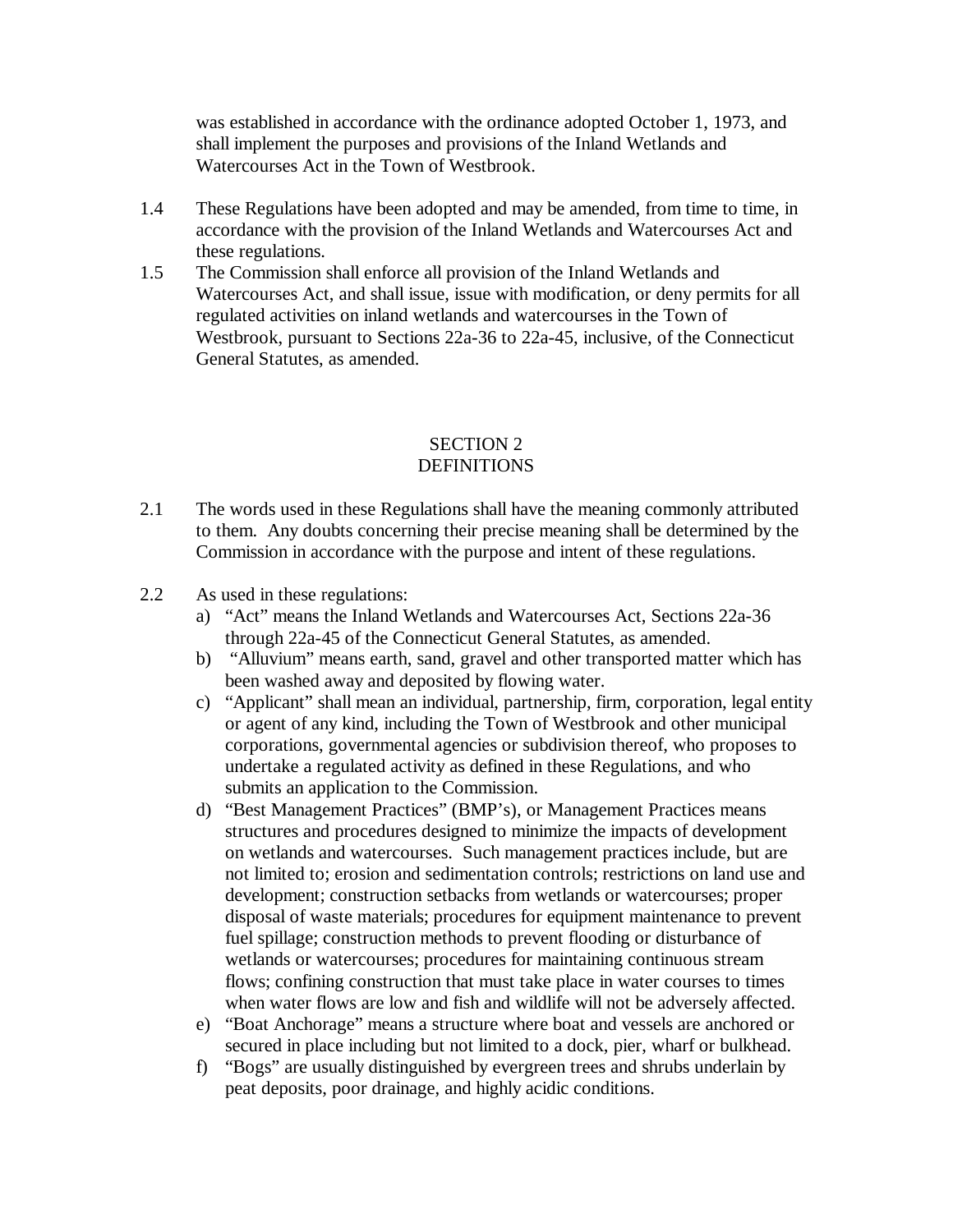- g) "Boundary Map" means the map of regulated areas entitled "Official Designated Inland Wetlands and Watercourses Map for the Town of Westbrook." This map delineates the general location and boundaries of regulated inland wetlands and the general location of watercourses. Copies of this map shall be on file in the Land Use Office and available for public inspection.
- h) "Clear-Cutting" means the harvest of timber in a fashion which removes all trees down to a 2" diameter at a four foot (4') height.
- i) "The Commission" means the Inland Wetlands and Watercourses Commission of the Town of Westbrook.
- j) "Commission Member" means a member of the Inland Wetlands and Watercourses Commission of the Town of Westbrook.
- k) "Commission of Environmental Protection" means the Commissioner of the State of Connecticut Department of Environmental Protection.
- l) "Continual Flow" means a flow of water which persist for an extended period of time; this flow may be interrupted during periods of drought or during the low flow period of the annual hydrological cycle, June through September, but it recurs in prolonged succession.
- m) "Date of Approval" means the date the decision of approval as published in the newspaper having general circulation in the Town of Westbrook.
- n) "Date of Receipt" of an application shall be the day of the next regularly scheduled meeting of the Commission immediately following the day of submission to the Land Use Department, or thirty-five (35) days after the date of submission, whichever is sooner.
- o) "Deposit" includes, but shall not be limited to, fill, grade, dump, place, discharge or emit.
- p) "Designated Agent" means, Enforcement Officer appointed by the Commission.
- q) "Detritus" means a rubbing away from, to rub or wear away. In geology, fragments of rock, etc., produced by disintegration or wearing away debris of a biological nature (i.e. leaf litter and such); any fragmentary material, and waste disintegrated matter.
- r) "Discharge" means emission of any water, substance, or material into wetlands or watercourses whether or not such substance causes pollution.
- s) "Disturbing the natural and indigenous character of the land" means to alter the inland wetland and watercourses by reason of removal or deposition of material, clearing the land, altering or obstructing water flow, or pollution.
- t) "Dock" means permanent or temporary floating structure, wharf or platform attached to land consisting of but not limited to wood, fiberglass, steel, plastic, Styrofoam, formboard, or similar material by which a boat or other water craft is secured in place.
- u) "Enforcement Officer" means the person appointed by the Commission. See Section 14.1.
- v) "Erosion" means the wearing away of the earth's surface, as by floods, heavy rains, water or wind.
- w) "Essential to the Farming Operation" means that the activity proposed is necessary and indispensable to sustain farming activities on an existing farm.
- x) "Farming" means use of land for the growing of crops, raising of livestock or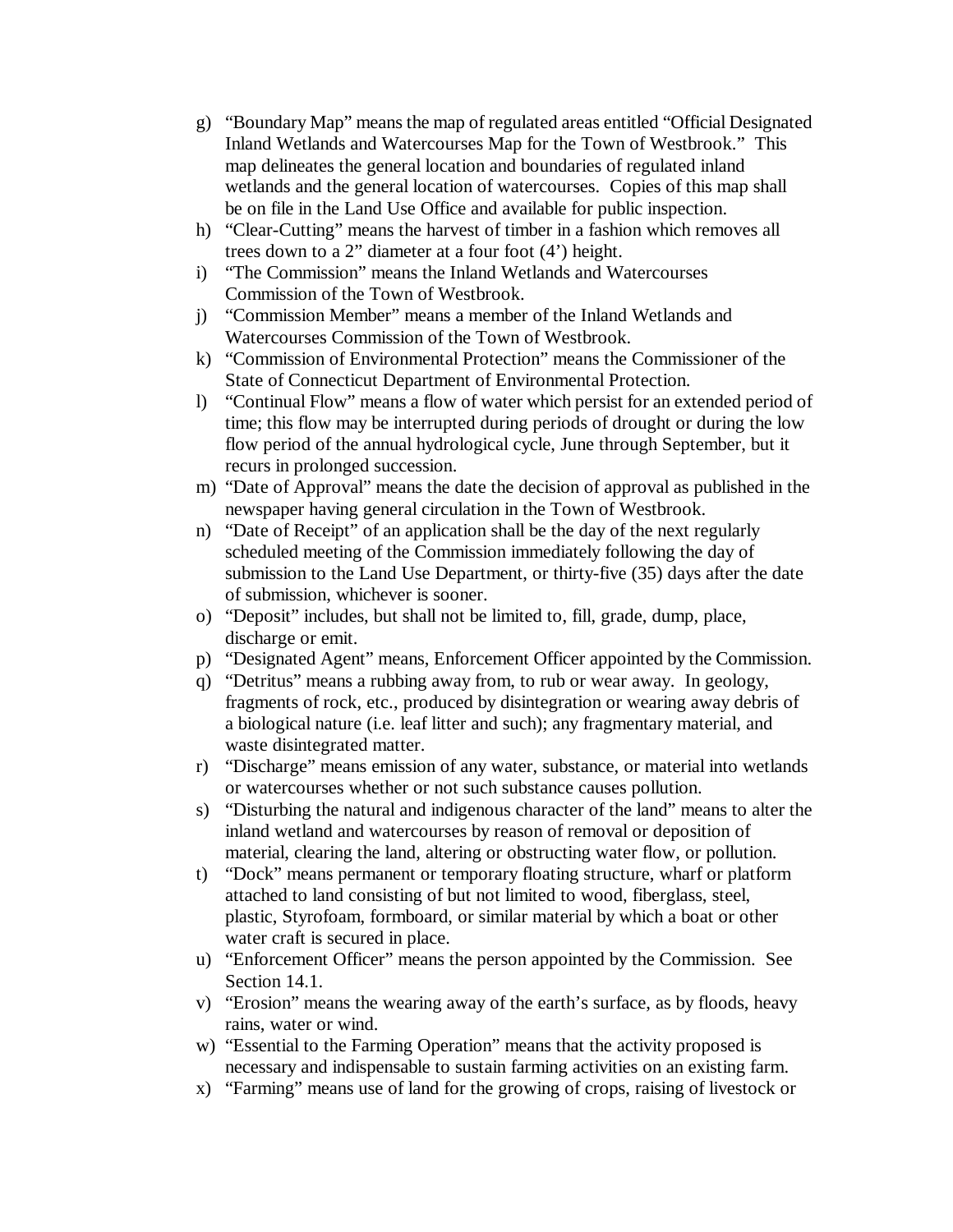other agricultural use.

- y) "Feasible" means able to be constructed or implemented consistent with sound engineering principles.
- z) "Floodplain" means a normally dry land area that is subject to partial or complete inundation by the overflow of inland water and/or the unusual and rapid accumulation of stormwater runoff or surface waters from any source.
- aa) "Forestry" means silviculture and harvesting or logging of trees for sale as Christmas trees, firewood, poles, lumber, chips, or mulch.
- bb) "Hydrophytic vegitation" means macrophytic plant life growing in water, soil or on a substrate that is at least periodically deficient in oxygen as a result of excessive water content.
- cc) "License" means the whole or any part of any permit, certificate of approval or similar form of permission which may be required of any person by the provisions of these Regulations under the authority of the Inland Wetland and Watercourse Commission.
- dd) "Logging" means the cutting of timber for firewood, poles, lumber, chips, or mulch. It includes the felling and limbing of trees, the disposition of unwanted parts of trees, and the transporting, hauling or dragging of wood from a site of tree-felling to a Town or State road.
- ee) "Management practice" means a practice, procedure, activity, structure or facility designed to prevent or minimize pollution or other environmental damage or to maintain or enhance existing environmental quality. Such management practice include, but are not limited to: erosion and sedimentation controls; restrictions on land use or development; construction setbacks from wetlands or watercourses; proper disposal of waste materials; procedures for equipment maintenance to prevent fuel spillage; construction methods to prevent flooding or disturbance of wetlands and watercourses; procedures for maintaining continuous stream flows; confining construction that must take place in watercourses to times when water flows are low and fish and wildlife will not be adversely affected.
- ff) "Marshes" are areas with soils that exhibit aquic (saturated) moisture regimes that are distinguished by the absence of trees and shrubs and are dominated by soft stemmed herbaceous plants. The water table in marshes is at or above the surface throughout the year, but seasonal fluctuations are encountered and areas of open water six inches or more in depth are common.
- gg) "Material" means any substance, solid or liquid, organic or inorganic, including but not limited to: soil, sediment, aggregate, land, gravel, clay, bog, peat, mud, debris, sand, refuse or waste.
- hh) "Mooring" means a device included but not limited to a line, cable or chain connected to a floating structure and a yachtsman's grapnel or mushroom or other type of anchor by which a boat or other water craft is secured in place.
- ii) "Municipality" means the Town of Westbrook, Middlesex County, Connecticut.
- jj) "Nurseries" means land used for propagating trees, shrubs or other plants for transplanting, sale, or for use as stock for grafting.
- kk) "Owner(s)" means a holder of an interest in the subject property, whether in fee, or as a purchaser under a contract to purchase.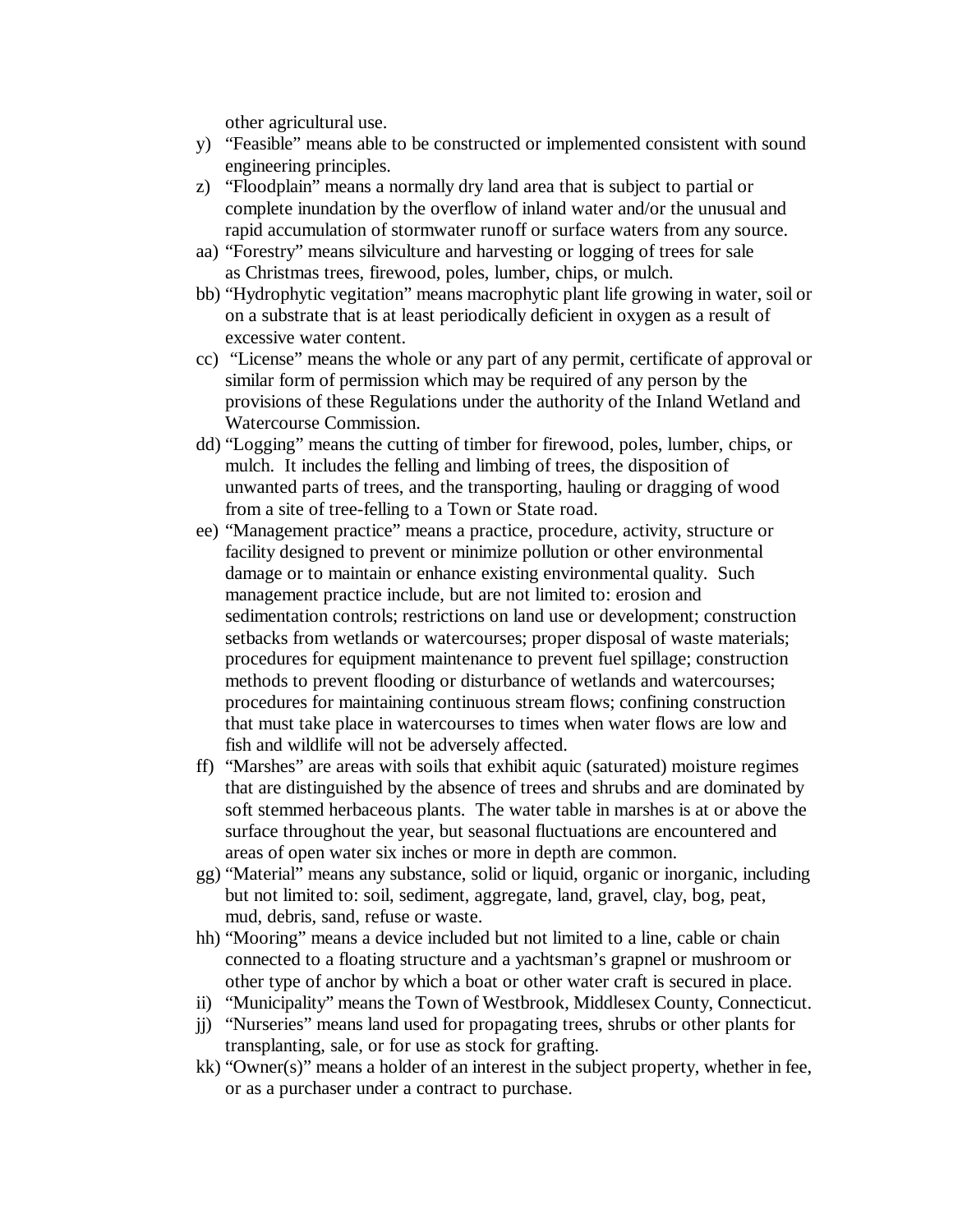- ll) "Permit" means the whole or part of any license, certificate or approval or similar form of permission which may be required of any person by the provisions of these Regulations under the authority of the Inland Wetlands and Watercourses Commission.
- mm) "Permittee" means the person to whom such permit has been issued.
- nn) "Person" means any person, firm, partnership, association, corporation, company, organization or legal entity of any kind, including municipal corporations, governmental agencies or subdivisions thereof.
- oo) "Pollution" means harmful thermal effect, or the contamination or rendering unclean or impure of any waters of the State by reason of any waste or other materials discharged or deposited therein by any public or private sewer or otherwise, so as includes, but is not limited to, erosion and sedimentation resulting from any filling, land clearing or excavation activity.
- pp) "Preservation" means the long-term protection of wetlands or other aquatic resource and associated uplands through the implementation of legal and physical mechanisms.
- qq) "Prudent" means economically and otherwise reasonable in light of the social benefits to be derived from the proposed regulated activity provided cost may be considered in deciding what is prudent and further provided a mere showing of expense will not necessarily mean an alternative is imprudent.
- rr) "Regulated Activity" means any operation within or use of wetland or watercourse involving removal or deposition of material or any obstruction, construction, alteration or pollution, of such wetlands or watercourses, but shall not include the specified activities in Section 22a-40 of the Connecticut General Statutes. Furthermore, any clearing, grubbing, grading, paving, excavating, filling, construction, depositing or removing of material and discharging of storm water on the land within 100 feet measured horizontally from the boundary of any wetland or watercourse is a regulated activity. At its discretion, the Commission may rule that any other activity located within such upland review area or in any other non-wetland or non-watercourse area may have an adverse impact on wetlands or watercourses and is a regulated activity.

Regulated activities shall also include:

- 1. The installation or repair of any subsurface sewage disposal system within any wetlands or watercourses or within 100 feet of said wetlands and watercourses;
- 2. Any operation within 100 feet of said wetlands or watercourses involving the use or storage of petrochemicals, petrochemical products, pesticides, herbicides, hazardous wastes (as defined in Section 22a-115 of the Connecticut General Statutes, as amended) or other similar products or substances in a manner such that their use or storage may allow them to enter and adversely affect the inland wetlands or watercourses. Any of the above occurring within 100 feet of said wetlands or watercourses must be reviewed pursuant to Section 4 of these Regulations for determination as to whether a formal application must be filed.
- ss.) "Regulated Area" means inland wetlands and watercourses, as defined in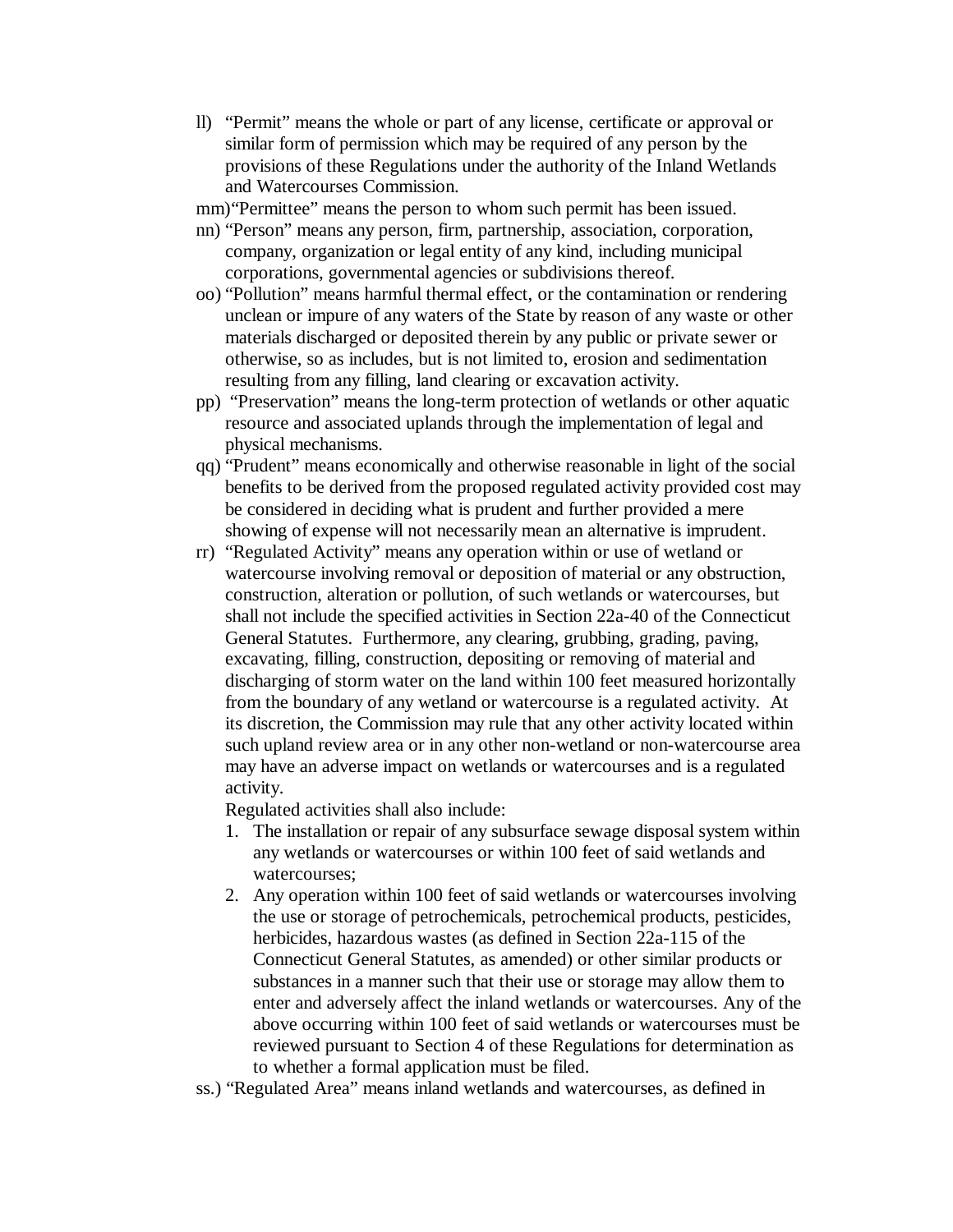these regulations.

- tt) "Restoration" means returning a degraded wetland and/or other aquatic resource closer to it's undegraded state.
- uu) "Remove" includes, but shall not be limited to, drain, excavate, mine, dig, dredge, suck, grub, clear, cut timber, bulldoze, dragline or blast.
- vv.) "Rendering unclean or impure" means any alteration of the physical, chemical or biological properties of any waters within the town, including, but not limited to, change in odor, color, turbidity or taste.
- ww.) "Significant activity" means any activity, including, but not limited to, the following activities which may have a major effect or significant impact on the area for which and application has been filed or on another part of the inland wetland or watercourse system:
	- 1) Any activity involving a deposition or removal of material which will or may have a major effect or significant impact on the regulated area or on another part of the inland wetland or watercourse system.
	- 2) Any activity which substantially changes the natural channel or may inhibit the natural dynamics of a watercourse system.
	- 3) Any activity which substantially diminishes the natural capacity of any inland wetland or watercourse to support desirable fisheries, wildlife, or other biological life; prevent flooding; supply water; assimilate waste, facilitate drainage; provide recreation or open space; or to perform other functions.
	- 4) Any activity which causes substantial turbidity, siltation, sedimentation in a wetland or watercourse.
	- 5) Any activity which causes a substantial diminution (lessening) of flow of a natural watercourse, or groundwater levels of the regulated area.
	- 6) Any activity which causes or has the potential to cause pollution of a wetland or watercourse or aquifer.
	- 7) Any activity which creates conditions which may adversely affect the health, welfare and safety of any individual or the community.
	- 8) Any activity which destroys unique wetland or watercourse areas having demonstrable scientific or educational value.
	- 9) Any activity that placed the wetland in category II (5,000 sq. ft. to 1.0 acre) or Individual Permit (1.0+ acre) type wetland as defined by The Army Corps of Engineer's Connecticut Programmatic General Permit adapted May 15, 1996.
- xx.) "Siltation" means an accumulation of silt or mud which causes choking, filling or obstruction.
- yy.) "Soil Scientist" means an individual duly qualified in accordance with the standards set by the Federal Office of Personnel Management (formerly the U. S. Civil Service Commission) and certified in the State of Connecticut.
- zz.) "State" means The State Of Connecticut.
- aaa..) "Swamps" are areas with soils that exhibit aquic (saturated) moisture regimes and are dominated by wetland trees and shrubs.
- bbb.) "Submerged lands" means those lands which are inundated by water on a seasonal or more frequent basis.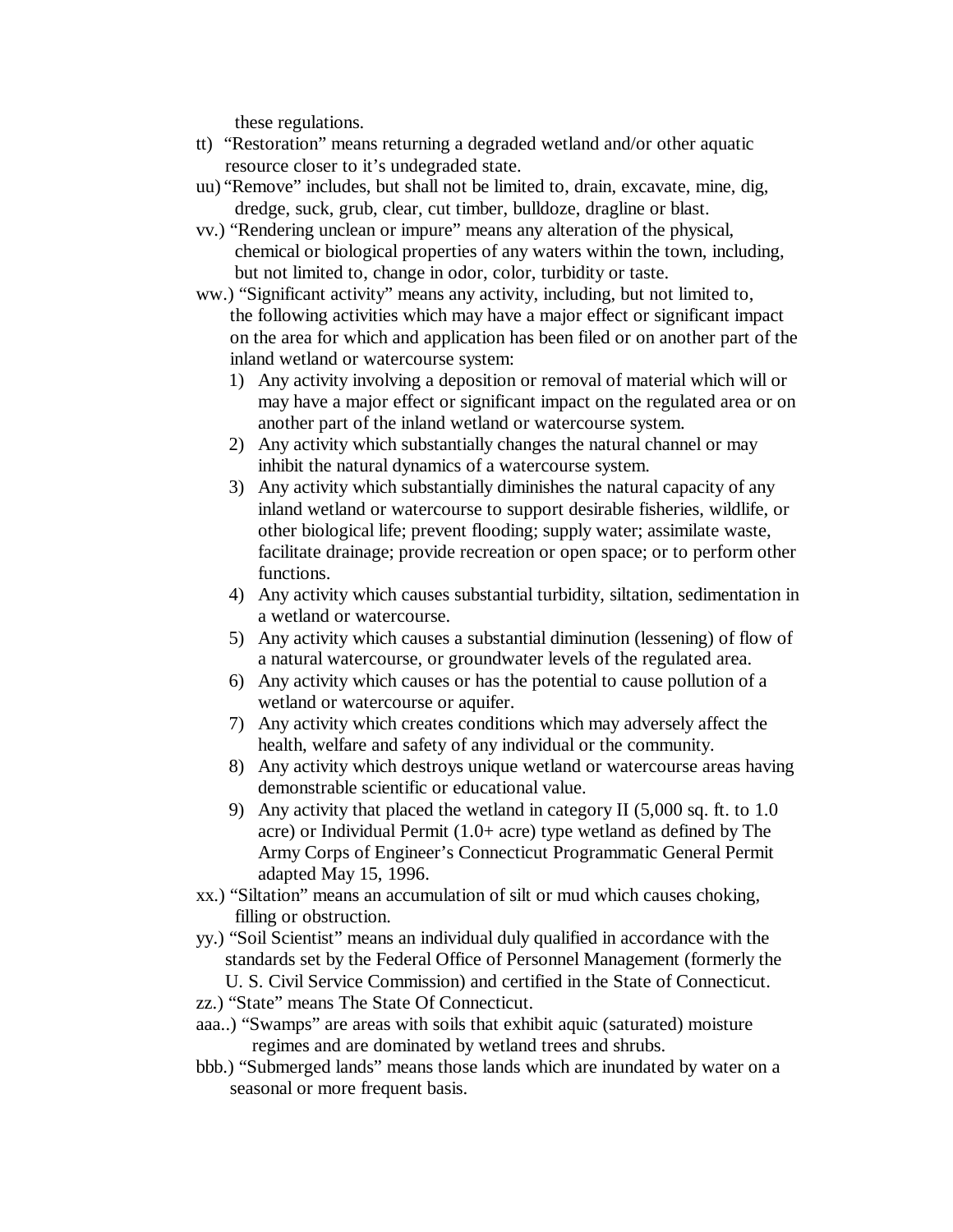- ccc) "Surveys and Maps" means surveys and maps as defined by the Connecticut Association of Land Surveyors:
	- 1. Class A-1: Accuracy of survey to be used in areas where density and other factors warrant a moderate degree of accuracy. 1:10.000 position accuracy.
	- 2. Class A-2: Accuracy of survey to be used in areas where density and other factors warrant a moderate degree of accuracy. 1:5.000 position accuracy.
	- 3. Class D: Shall be defined as such on map in bold letters 3/16" high and shall include the following statement: "The map is compiled from other maps, deed dimensions and other sources of information, is not to be construed as an accurate survey, and is subject to final changes as a more accurate survey may disclose".
- ddd.) "Town" means the Town of Westbrook, Middlesex County, in the State of Connecticut.
- eee.) "Turbidity" means the sedimentation is stirred up and resuspended in the water column creating a muddy or cloudy condition.
- fff.)"Waste" means sewage or any natural or manmade substance or liquid, gaseous, solid, or radioactive, which may pollute or tend to pollute any of the wetlands and watercourses of the Town.
- ggg.) "Watercourses" means rivers, streams, brooks, waterways, lakes, ponds, marshes, swamps, bogs, and all other bodies of water, natural or artificial, vernal or intermittent, public or private, which are contained within, flow through, or border upon the Town or any portion thereof not regulated pursuant to Section 22a-28 through 22a-35 of the Connecticut General Statutes, as amended. Intermittent watercourses shall be delineated by a defined permanent channel and bank and the occurrence of two or more of the following characteristics: (A) Evidence of scour or deposits of recent alluvium or detritus, (B) the presence of standing or flowing water for a duration longer than a particular storm incident, and (C) the presence of hydrophytic vegetation.
- hhh.) "Wetlands" means land, including submerged land as defined in section 2.2gg, not regulated pursuant to Section 22a-28 through 22a-35, inclusive, of the Connecticut General Statutes, which consists of coastal wetlands, any of the soil types designated as poorly drained, very poorly drained, alluvial and flood plain by the National Cooperative Soils Survey, as it may be amended from time to time, by the Natural Resource Conservation Service (NRCS) of the U. S. Department of Agriculture (USDA). Such areas may include filled, graded, or excavated sites which possess an aquic (saturated) soil moisture regime as defined by the USDA Cooperative Soil Survey.

### SECTION 3 INVENTORY OF REGULATED AREAS

3.1 The map of regulated areas, entitled "Inland Wetlands and Watercourses Map, Westbrook, Connecticut", delineates the general location and boundaries of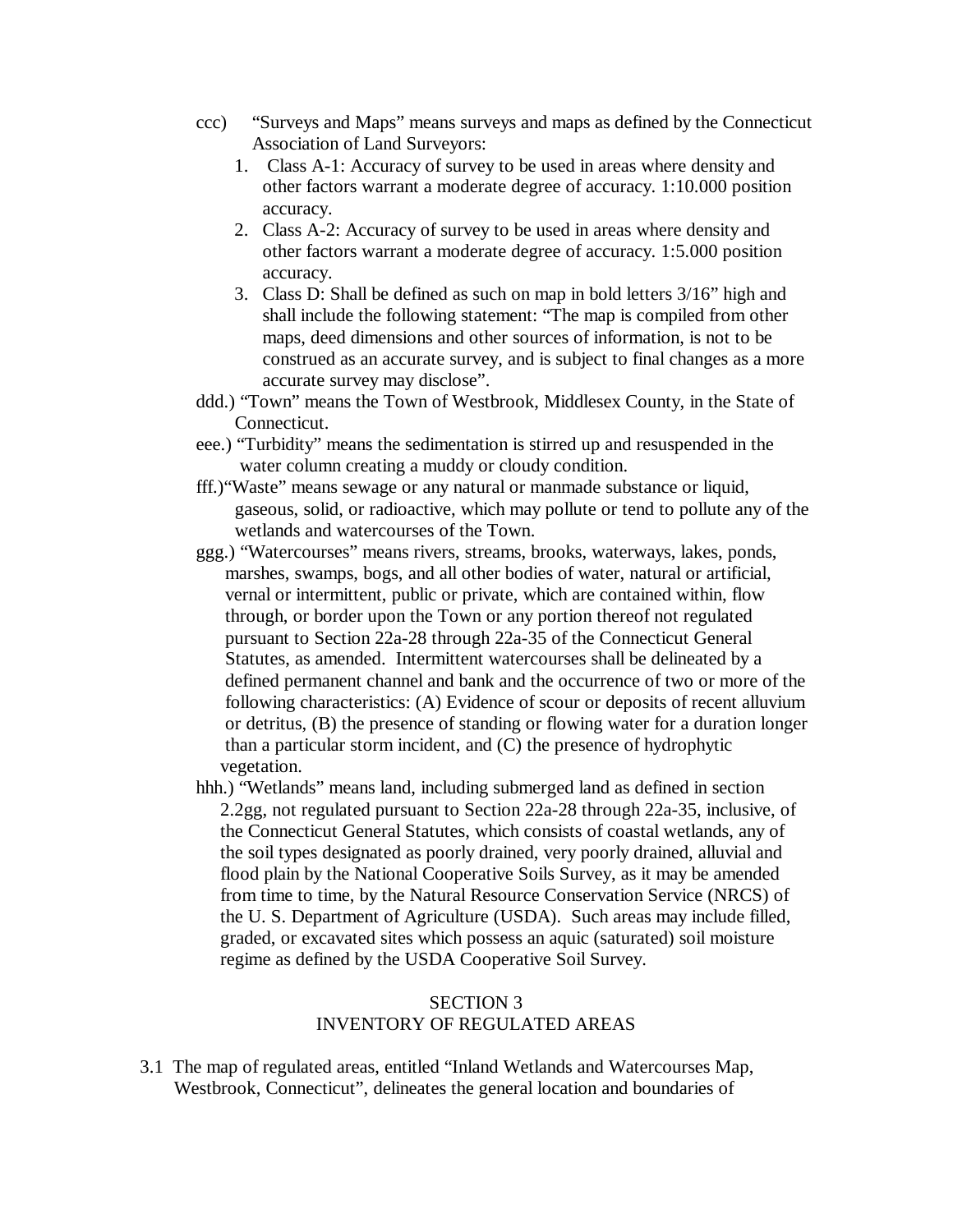inland wetlands and the general location of watercourses. Copies of this map are available for inspection in the office of the Town Clerk or Building Department. In all cases, the precise location of regulated areas shall be determined by the actual character of the land, the distribution of wetland soil types, and locations of watercourses. Such determinations shall be made by field inspection and testing conducted by a Certified Soil Scientist where soil classifications are required, or where watercourse determinations are required, by any qualified individuals deemed acceptable to the Commission. The omission by oversight or other cause of any regulated areas from the inventory map does not constitute exemption of such areas from these Regulations. In addition, the Commission may use aerial photographs, remote sensing imagery, resource mapping, soils maps, site inspection observations and/or other information in determining the location of the boundaries of wetlands and watercourses.

- 3.2 Any property owner who disputes the designation of any part of his or her land as a regulated area on the Inland Wetlands and Watercourses Map, may petition the Commission to change the designation in accordance with Section 14 of these regulations. All petitions for a map change shall be submitted in writing and shall include all relevant facts and circumstance which support the change. The petitioner shall provide proof that the designation is inapplicable. The Commission may require such an owner to provide an accurate delineation of regulated areas in accordance with section 15 of these Regulations.
- 3.3 The Inland Wetlands and Watercourses Commission or its designated agent shall inventory and maintain current records of all regulated areas within the Town. The Commission may amend its map from time to time as information becomes available relative to more accurate delineation of wetlands and watercourses within the town. Such map amendments are subject to the public hearing process outlined in Section 15 of these Regulations.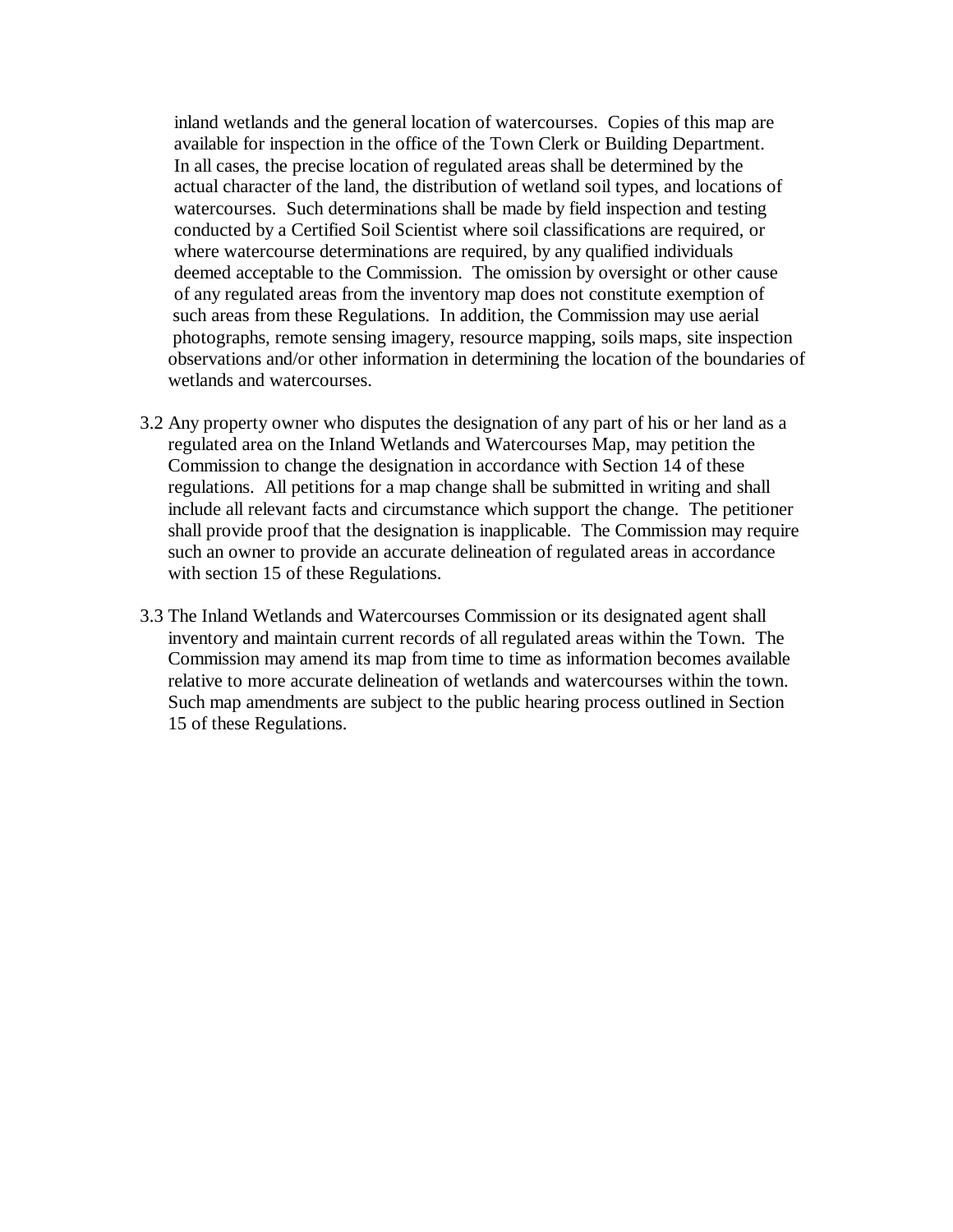## SECTION 4 PERMITTED USES AS OF RIGHT & NONREGULATED USES

- 4.1 The following operation and uses shall be permitted, unless such uses disturb the natural indigenous character of land, in inland wetlands and watercourses, as of right:
	- a. Grazing, farming, nurseries, gardening and harvesting of crops, and farm ponds of three acres or less, essential to the farming operation. The provisions of this section shall not be construed to include road construction or the erection of buildings not directly related to the farming operation; relocation of watercourses with continual flow; filling or reclamation of wetlands or watercourses with continual flow; clear cutting of timber except for the expansion of agricultural crop land; or the mining of top soil, peat, sand, gravel or similar material from wetlands or watercourses for the purposes of sale;
	- b. A residential home (i) for which a building permit has been issued or (ii) on a subdivision lot, provided the permit has been issued or the subdivision has been approved by Westbrook Planning or Zoning Commission as of July 1, 1974, and further provided no residential home shall be permitted as of right pursuant to this Subsection (b) of Section 22a-42a, unless the building permit was obtained on or before July 1, 1987. The individual claiming a use of wetlands permitted as a right under this subsection shall document the validity of said right by providing a certified copy of the building permit and a site plan showing proposed and existing topographic contours, house and well locations, septic system, driveway, approval dates or other necessary information to document his entitlement.
	- c. Boat anchorage or mooring, not to include dredging or dock construction;
	- d. Uses incidental to the enjoyment or maintenance of residential property, such property defined as equal to or smaller than the largest minimum residential lot site permitted anywhere in the Town of Westbrook, and containing a residence. Such incidental uses shall include maintenance of existing structures and landscaping, but shall not include removal or deposition of substantial amounts of material from or into a wetland or watercourse, or diversion or alteration of a watercourse;
	- e. Construction and operation, by water companies as defined by Section 16-1 of the Connecticut General Statutes or by municipal water supply systems as provided for in Chapter 102 of the Connecticut General Statutes, of dams, reservoirs and other facilities necessary to the impounding, storage and withdrawal of water in connection with public water supplies except as provided in Sections 22a-401 and 22a-410 of the Connecticut General Statutes;
	- f. Maintenance relating to a drainage pipe which existed before the effective date of any municipal regulations adopted pursuant to Section 22a-42a of the Connecticut General Statutes of July 1, 1974, which ever is earlier, provided such pipe is on property which is zoned as residential but which does not contain hydrophytic vegetation. For purposes of this subdivision, "maintenance" means the removal of accumulated leaves, soil, and other debris whether by hand or machine, while the pipe remains in place.
	- g. Maintenance, by the Town of Westbrook, of dams, reservoirs, storm sewers,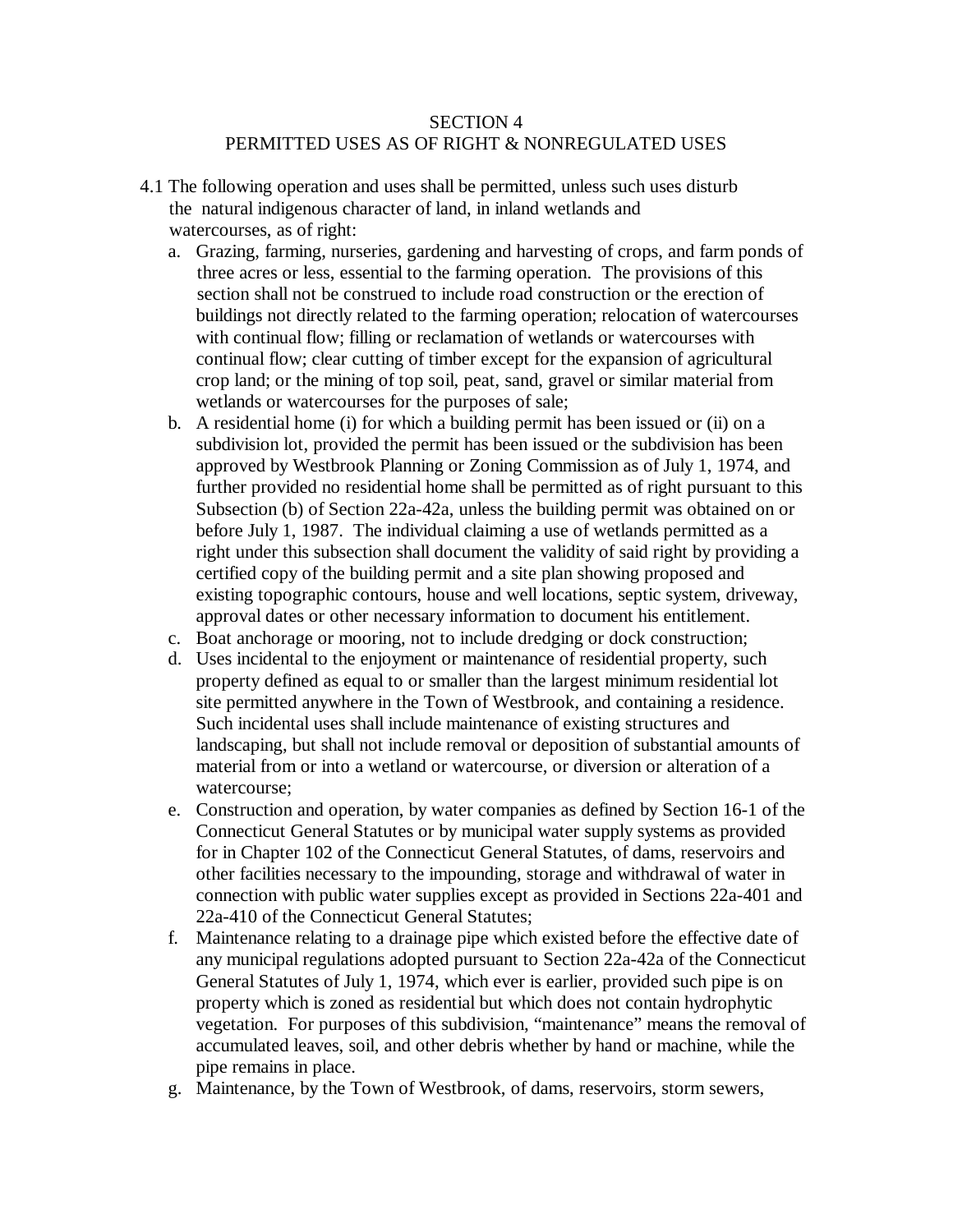culverts, existing ditches and watercourses.

- 4.2 The following operations and uses shall be permitted as non-regulated uses in wetlands and watercourses, provided they do not disturb the natural and indigenous character of the wetland or watercourse by removal or deposition of material, alteration or obstruction of water flow or pollution of the wetland or watercourse:
	- a. Conservation of soil, vegetation, water, fish, shellfish, and wildlife. Such operation or use may include, but is not limited to, minor work to control erosion, or to encourage proper fish, wildlife and silviculture management practices.
	- b. Outdoor recreation including the use of play and sporting areas, golf courses, field trials, nature study, hiking, horseback riding, swimming, skin and scuba diving, camping, boating, water skiing, trapping, hunting, fishing and shellfishing, and cross-country skiing where otherwise legally permitted and regulated.
- 4.3 All activities in wetlands or watercourses involving filling, excavation, dredging, clear cutting, grading and excavation or any other alteration or use of a wetland or watercourse not specifically permitted by this section shall require a permit from the Commission in accordance with Section 6 of these Regulations.
- 4.4 To carry out the purpose of this section, any person proposing to carry out a permitted or non-regulated operation or use of a wetland or watercourse, which may disturb the natural and indigenous character of the land, shall, prior to commencement of such operation or use, appear before the Enforcement Officer and submit an application for the use, to be reviewed at the next regular meeting of the Commission, on a form provided by the Commission, with sufficient information to enable the Commission to properly determine that the proposed operation and use is a permitted or non regulated use of the wetland or watercourse. The Commission or its designated agent shall rule that the proposed operation or use is a permitted or non-regulated use or operation, or that a permit is required. Such ruling shall be in writing and shall be made no later than the next regularly scheduled meeting of the Commission following the meeting at which the request was received. The designated agent for the Commission may make such ruling on behalf of the Commission at any time.

## SECTION 5

# ACTIVITIES REGULATED BY THE STATE AND FEDERAL GOVERNMENTS

5.1 In addition to any permit or approval required by the Commission or the Commissioner

 of Environmental Protection, the Federal Clean Water Act, shall regulate activities in or affecting wetlands or

watercourses subject to the following jurisdiction:

- a. Construction or modification of any dam pursuant to Sections 22a-401 through 22a-410 of the Connecticut General Statutes, as amended;
- b. Construction or placement of any obstruction within stream channel encroachment lines pursuant to Sections 22a-342 through 22a-349 of the Connecticut General Statutes, as amended;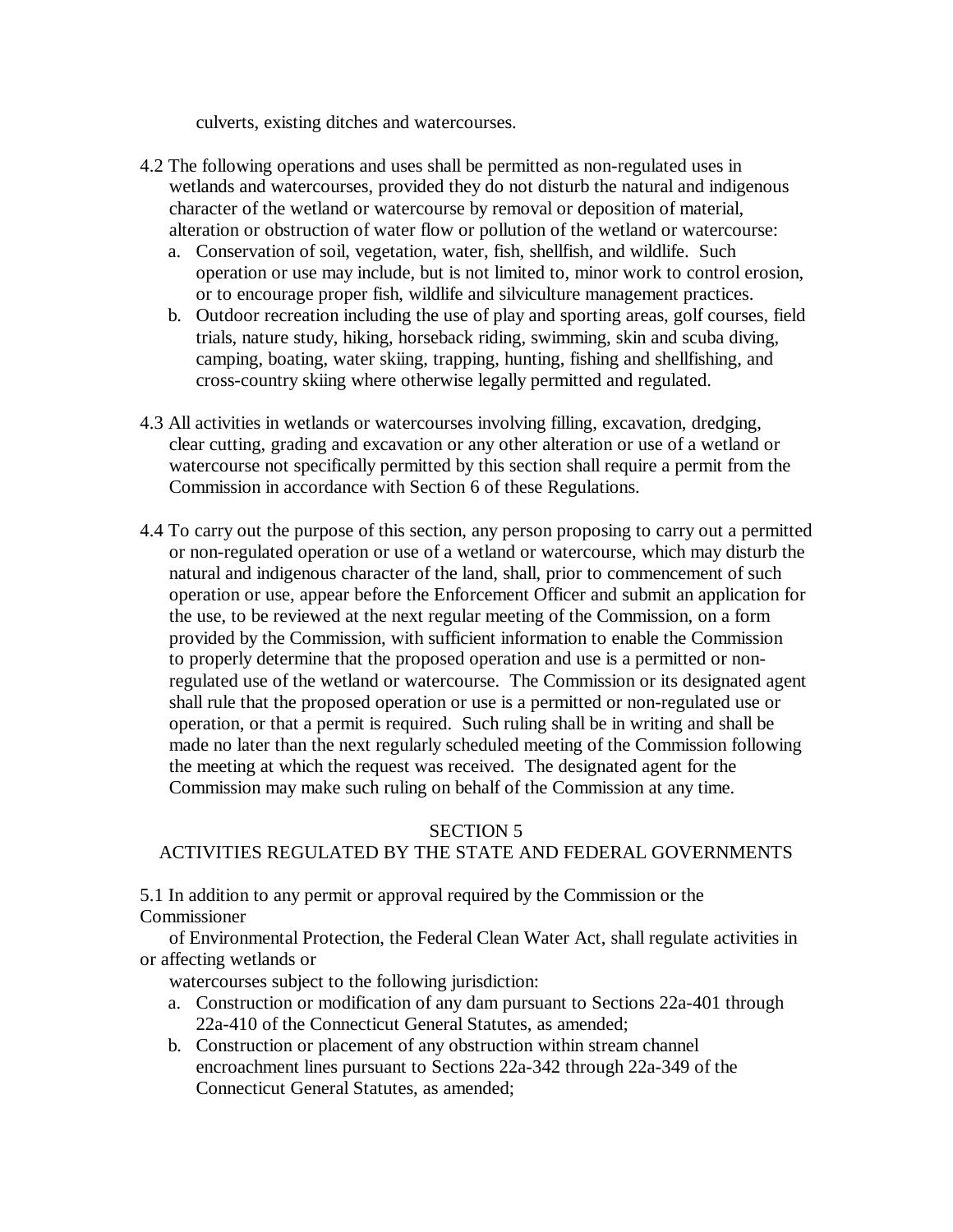- c. Construction or placement of any structure or obstruction within the tidal, coastal or navigable waters of the State pursuant to Sections 22a-359 through 22a-363 or in designated tidal wetland pursuant to Sections 22a-28 through 22a-35 of the Connecticut General Statutes as amended;
- d. Diversion of water including withdrawals of surface or groundwater in excess of fifty thousand (50,000) gallons per day, or any change in the instantaneous flow of any surface waters of the State where the tributary watershed area above the point of diversion is 100 acres or larger pursuant to Sections 22a-365 through 22a-378 of the Connecticut General Statutes, as amended;
- e. Discharges into the waters of the State pursuant to Section 22a-430 of the Connecticut General Statutes, as amended;
- f. Discharge of fill or dredged materials into the wetlands and watercourses of the State pursuant to Section 401 of the Federal Clean Water Act, as amended, for activities regulated by the U. S. Army Corps of Engineers under Section 404 of the Federal Clean Water Act.
- g. The Federal Clean Water Act gives the U.S. Army Corps of Engineers (COE) and the U.S. Environmental Protection Agency Authority to regulate the use of wetlands. Under the Act's Section 404 program, applicants must apply to the COE to discharge dredged or fill material in federal jurisdictional wetlands. The Federal Government has developed a three-pronged test to determine wetland areas which are regulated by COE. In general, an area must show elements of the following three criteria to be considered a wetland under the federal program.
	- 1) Hydrophytic vegetation
	- 2) Hydric soils; and
	- 3) Hydrology

The COE has established a methodology for determining these criteria in the field. Activities necessitating a Section 404 permit include placement of fill, including temporary fill for structures, causeways, roads, driveways, dams and dikes, property protection devices such as riprap and retention walls, and pond creation. Therefore, an applicant or owner must determine if his or her property has any federal jurisdictional wetlands prior to any filling activities. If an activity in a wetland is regulated by Section 404, a permit form COE must be secured before construction can begin.

- 5.2 The Commissioner of Environmental Protection shall have exclusive jurisdiction over regulated activities in or affecting wetlands or watercourses, undertaken by any department, agency or instrumentality of the State of Connecticut, except any local or Regional Board of Education,
	- 1. After an advisory decision on such license or permit has been rendered to the Commission of Environment Protection by the wetland agency of the municipality within which such wetland is located, or
	- 2. Thirty-five (35) days after receipt by the Commissioner of Environmental Protection of each application, whichever occurs first.
- 5.3 The Commissioner of Environmental Protection shall have exclusive jurisdiction over tidal wetlands designated and regulated pursuant to Sections 22a-28 through 22a-35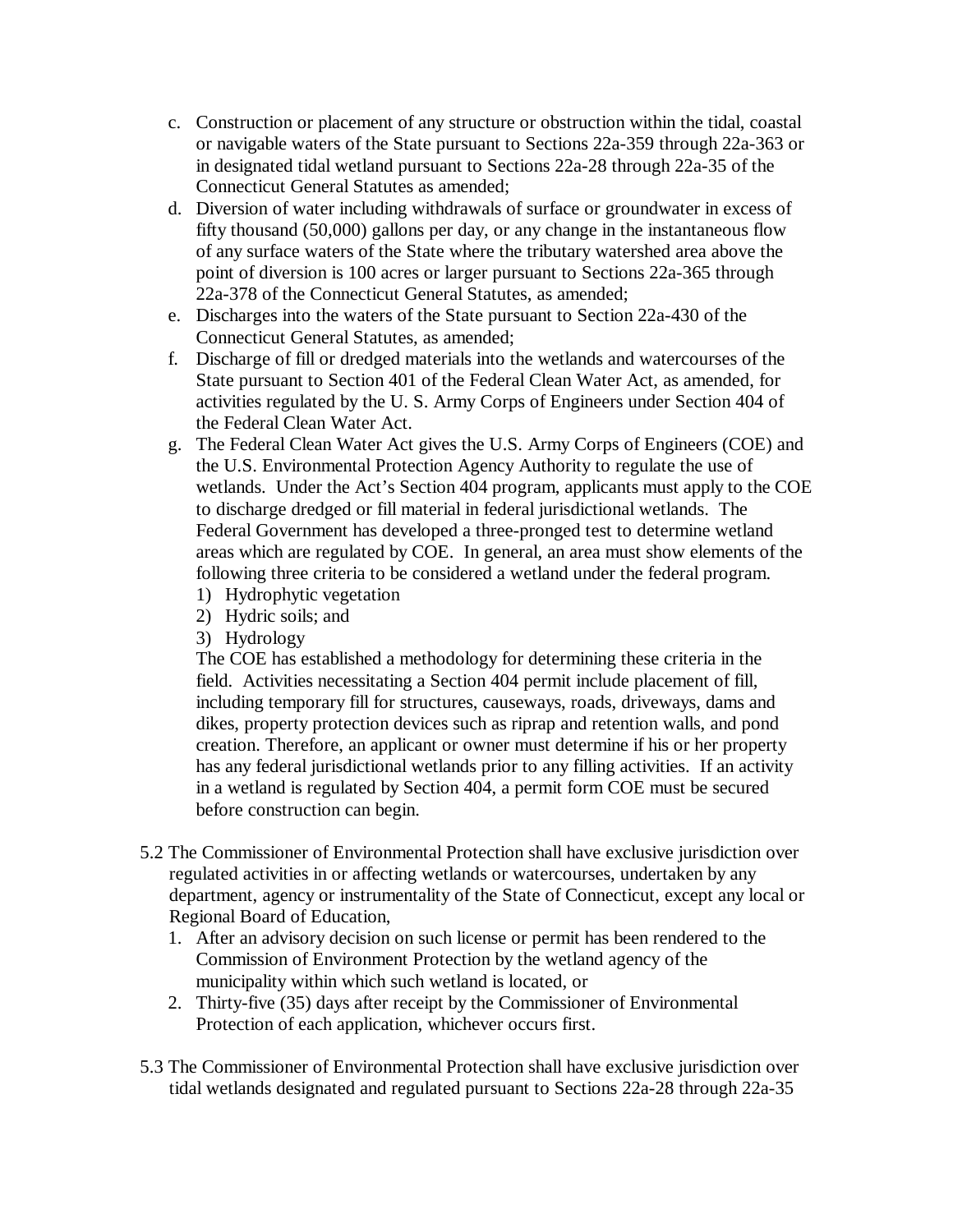of the Connecticut General Statutes, as amended.

5.4 The Commissioner of Environmental Protection shall have exclusive jurisdiction over activities authorized under a dam repair or removal order issued by the Commissioner of Environmental Protection under Section 22a-402 or a dam construction permit issued by the Commissioner of Environmental Protection under Section 221-403 of the Connecticut General Statutes. Any person receiving such dam repair or removal order or dam construction permit shall not be required to obtain a permit from a municipal wetlands agency for any action necessary to comply with said dam order or to carry out the activities authorized by said dam permit.

# SECTION 6 REGULATED ACTIVITIES TO BE PERMITTED

- 6.1 No person shall conduct or maintain a regulated activity without first obtaining a permit for such activity from the Inland Wetlands and Watercourses Commission of the Town of Westbrook.
- 6.2 Any person found to be conducting or maintaining a regulated activity without the prior authorization of the Inland Wetlands and Watercourses Commission, or violating any other provision of these regulations, shall be subject to the enforcement proceedings and penalties prescribed in Section 13 of these Regulations and any other remedies as provided by law.
- 6.3 Activities that constitute a regulated activity: Any operation within a wetland or watercourse or use of a wetland or watercourse or within 100 feet of a wetland or watercourse involving:
	- a) Removal of material;
	- b) Deposition of material;
	- c) Obstruction;
	- d) Construction;
	- e) Alteration;
	- f) Pollution;
	- g) Excavation;
	- h) Dredging;
	- i) Clear-cutting;
	- j) Grading and excavating; and
	- k) Any other alterations or uses of a wetland or watercourse or within 100 feet of said wetlands or watercourses not specifically permitted in Section 4 of these Regulations.
- 6.3a.) Any activity that occurs in non-wetland upland or non-watercourse areas that is likely to impact or affect inland wetland or watercourses.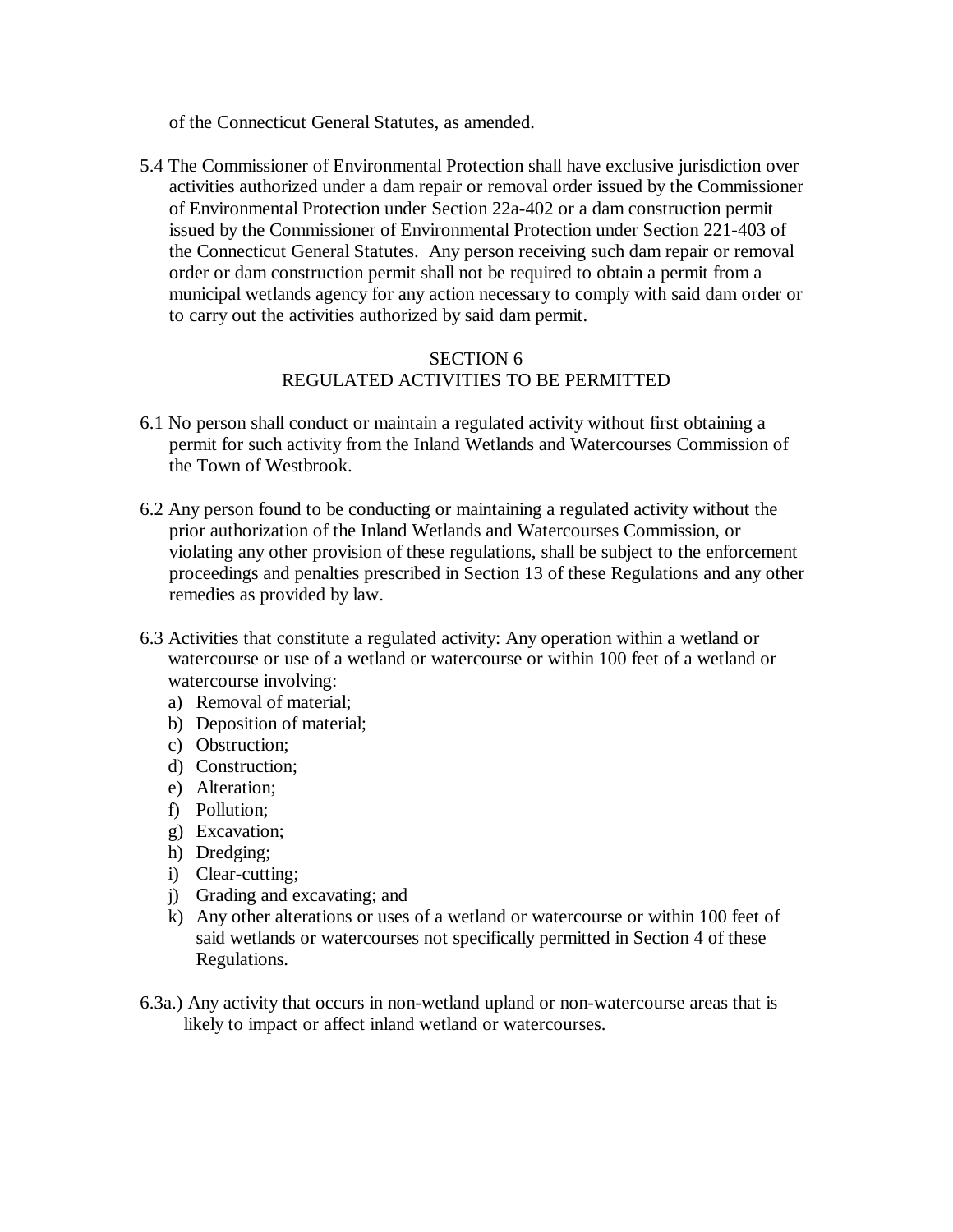## SECTION 7 APPLICATION REQUIREMENTS

- 7.1 Any person intending to conduct a regulated activity or to renew or amend a permit to conduct such activity, shall apply for a permit on a form entitled "Town of Westbrook Inland Wetlands and Watercourses Commission-Application for Permit". An application shall contain the information described in this section and any other information the Commission may reasonably require. Application forms may be obtained in the Land Use Dept. at Town Hall.
- 7.2 If an application to the Town of Westbrook Planning or Zoning Commission for special permit, site plan approval and/or subdivision or re-subdivision of land involves land containing a wetland or watercourse, the applicant shall, in accordance with Section 8-3(g), 8-3c, or 8-26, as applicable, of the Connecticut General Statutes, submit an application for a permit to the Inland Wetlands and Watercourses Commission in accordance with this section, no later than the day the application is filed with such Planning and Zoning Commission.
- 7.3 All applications shall contain such information that is necessary for a fair and informed determination of the issues.
- 7.4 A prospective applicant may request the Commission to determine whether or not a proposed activity involves a significant impact activity.
- 7.5 The applicant may appear before the Inland Wetlands and Watercourses Commission, as an informal application, to determine whether or not the proposed application involves a significant activity or regulated activity. Whenever possible, such determination shall be made after the informal presentation.
- 7.6 All applications shall include the following information in writing or on maps or drawings:
	- a. The applicant's name, home and/or business address and telephone numbers;
	- b. The owner's name, address and telephone number and written consent if the applicant is not the owner of the land upon which the subject activity is proposed;
	- c. Applicant's interest in the land;
	- d. The geographical location of the land which is the subject of the proposed activity, and a description of the land in sufficient detail to allow identification of the inland wetlands and watercourses, the area(s), in acres or square feet, of the wetlands and watercourses to be disturbed, soil type(s), and vegetation;
	- e. The purpose and a description of the proposed activity and proposed erosion and sedimentation controls, and other management practices and mitigation measures which may be considered as a condition of issuing a permit for the proposed regulated activity including, but not limited to, measures to (1) prevent or minimize pollution or other environmental damage, (2) maintain or enhance existing environmental quality, or (3) in the following order of priority: restore, enhance and create productive wetland or watercourse resources;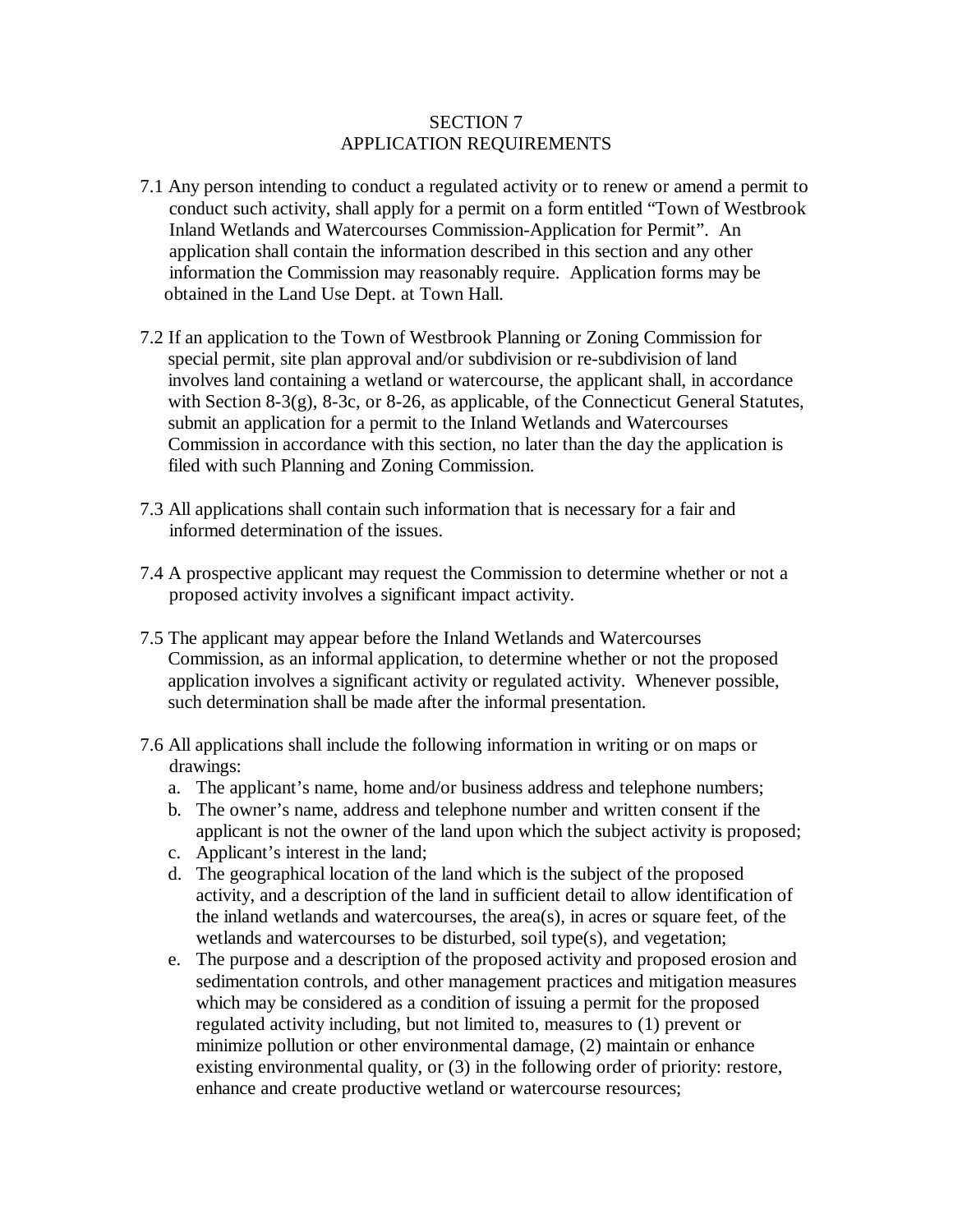- f. Alternatives considered and subsequently rejected by the applicant and why the alternative as set forth in the application was chosen; all such alternatives shall be diagramed on a site plan or drawing;
- g. A site plan showing the proposed activity and existing and proposed conditions in relation to wetlands and watercourses, and identifying any further activities associated with, or reasonably related to the proposed regulated activity and which may have an impact on wetlands and watercourses;
- h. A site plan showing existing and proposed conditions in relation to wetlands and watercourses and identifying any further activities associated with, or reasonably related to, the proposed regulated activity which are made inevitable by the proposed regulated activity and which may have an impact on wetlands or watercourses.
- i. Names and mailing addresses of adjacent property owners;
- j. Certification by the applicant that the applicant is familiar with all the information provided in the application and is aware of the penalties for obtaining a permit through deception or through inaccurate or misleading information;
- k. Authorization for the commissioners and agents of the Commission to inspect the land, at reasonable times, both before and after a final decision has been issued;
- l. A completed DEP reporting form; the Commission shall revise or correct the information provided by the applicant and submit the form to the Commissioner of Environmental Protection in accordance with Section 22a-39-14 of the Regulations of Connecticut State Agencies;
- m. A statement identifying which BMP's were considered. Indicate utilized BMP's on the site plan and/or the management plan.
- n. Any other information the Commission deems necessary to the understanding of what the applicant is proposing.
- o. Submission of the appropriate filing fee based on the Fee Schedule established in Section 18 of these Regulations; and
- p. Maps must contain the engineer's seal, and must be signed by a Soil Scientist who has flagged the wetlands.
- q. Listing of all roads, driveways, structures, utilities, floodplain areas, open space areas, conservation easements, rock outcropping, specimen trees and stone walls.
- r. Drainage/Engineering report, alternative analysis plans and narrative report explaining the alternatives and why they were rejected as not being feasible and prudent, wetland mitigation plans and report, and construction process and sequence description.
- s. A copy of the completed "Public Water Supply Aquifer Area Protection Notification Form" with the postal certification slip that has been stamped with the date the form was mailed.
- 7.7 If the proposed activity is determined by the Commission to be a significant impact activity, additional information, based on the nature and anticipated effects of the activity, including but not limited to, the following is required:
	- a. Site plans for the proposed activity and the land which will be affected thereby which show existing and proposed condition, wetland and watercourse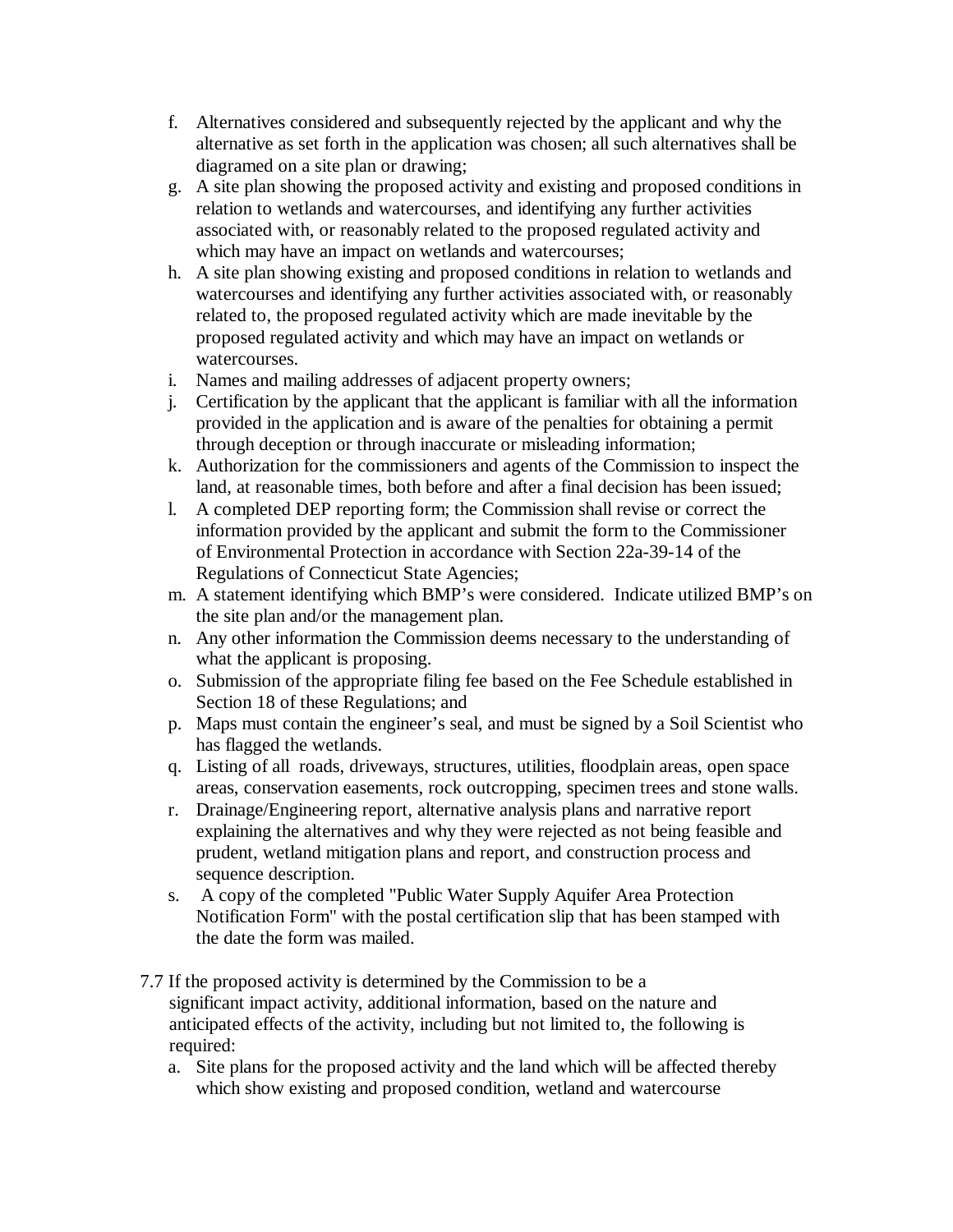boundaries, land contours, boundaries of land ownership, proposed alterations and uses of wetlands and watercourses, and other pertinent features of the development, prepared by the applicable professional engineer land surveyor, architect and landscape architect licensed by the State or by such other qualified person;

- b. Signed and Sealed Engineering reports and analysis and additional drawings to fully describe the proposed activity and any filling, excavation, drainage or hydraulic modifications to watercourses, and the proposed erosion and sedimentation control plan;
- c. Mapping of soils consistent with the categories established by the National Cooperative Soils Survey of the NRC of U. S. Dept. of Agriculture, shall be identified and flagged on the site by a Soil Scientist. The soils will then be be delineated on the site plasn. A report by the Soils Scientist explaining the soils found in the field shall accompany the flagging and delineation on the plans. All flagging must be current with the application.
- d. A description of the ecological communities and functions of the wetlands or watercourses involved with the application and the effects of the proposed activity on these communities and wetland functions;
- e. A description of how the applicant will change, diminish, or enhance the ecological communities and functions of the wetland or watercourses involved in the application and each alternative and a description of why each alternative considered was deemed neither feasible nor prudent;
- f. Analysis of chemical or physical characteristics of any fill material;
- g. Management practices and other measures designed to mitigate the impact of the proposed activity. (Such measures include, but are not limited to, plans or actions which avoid destruction or diminution of wetland or watercourse functions, recreational uses and natural habitats, which prevent flooding, degradation of water quality, erosion and sedimentation and obstruction of drainage, or which otherwise safe-guard water resources.)

7.8 The applicant shall certify whether:

- a. Any portion of the property on which the regulated activity is proposed is located within 500 feet of the boundary of an adjoining municipality; (If yes, refer to significant activity form.)
- b. Traffic attributable to the completed project on the site will use streets within the adjoining municipality to enter or exit the site;
- c. Sewer or water drainage from the project site will flow through and impact the sewage or drainage system within the adjoining municipality; or
- d. Water run-off from the improved site will impact streets or other municipal or private property within the adjoining municipality.
- 7.9 Six (6) copies of all application materials shall be submitted to comprise a complete application or as is otherwise directed in writing by the Inland Wetlands and Watercourses Commission, unless a sub-division, where ten (10) copies are required.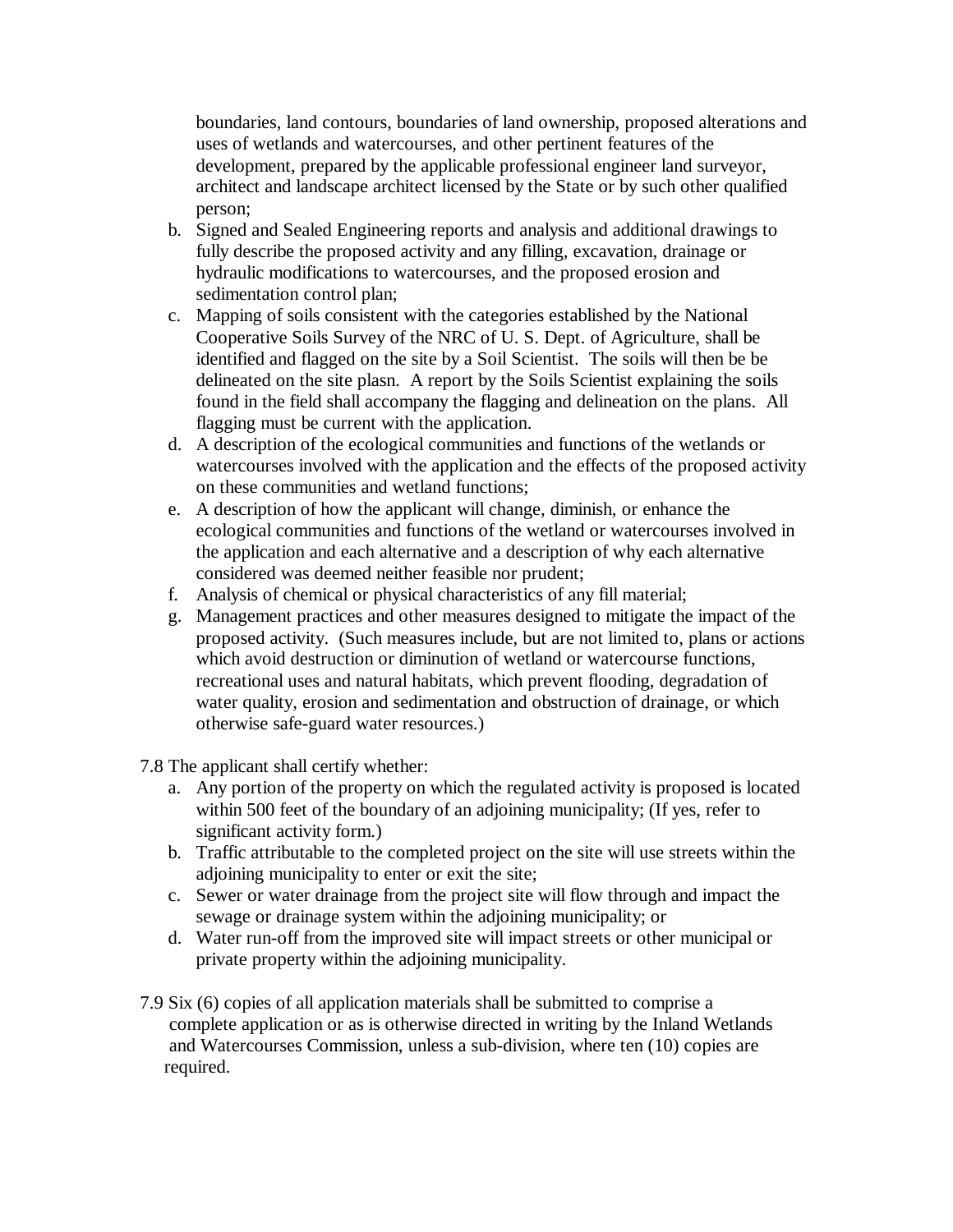- 7.10 Any application to renew or amend an existing permit shall be filed with the Commission in accordance with Section 8 of these Regulations at least sixty-five (65) days prior to the expiration date for the permit. Any application to renew or amend such an existing permit shall contain the information required under Section 7 of these Regulations provided:
	- a. The application may incorporate the documentation and record of the original application;
	- b. The application shall describe the extent of work completed at the time of filing and the schedule for completing the activities authorized in the permit;
	- c. The application shall state the reason why the authorized activity was not initiated or completed within the time specified in the permit;
	- d. The application shall describe any change in facts or circumstances involved with or affecting wetlands or watercourses or use of the land for which the permit was issued;
	- e. The Commission may, prior to the expiration of a permit, accept an untimely application to renew such permit if the authorized activity is ongoing, and allow the continuation of work beyond the expiration date if, in its judgement, the permit is likely to be renewed and the public interest or environment will be best served by not interrupting the activity.
- 7.11 Any application to renew a permit shall be granted upon request of the permit holder unless the Commission finds that there has been a substantial change in circumstances which requires a new permit application or an enforcement action has been undertaken with regard to the regulated activity for which the permit was issued provided no permit may be valid for more than ten years.
- 7.12 A copy of the "as built" plans must be submitted to the Agency prior to issuance of the Certificate of Occupancy or upon completion of the project if no C.O is required. The "as built" must include, but is not limited to, the following:
	- a) The location of the wetlands and watercourses.
	- b) Any Conservation Deed Restriction / Easements / Rights of Way.
	- c) All foundations, driveways, and impervious surfaces.
	- d) All property boundaries.

# SECTION 8 APPLICATION PROCEDURES

- 8.1 All applications shall be submitted to the Inland Wetlands and Watercourses Commission of the Town of Westbrook.
- 8.2 In the case of any application where any portion of the wetland or watercourse on which the regulated activity is proposed is located within 500 feet of the boundary of Clinton, Old Saybrook or Essex, the applicant shall give written notice of the proposed activity, certified mail, return receipt requested, to the affected adjacent municipal wetlands commission or agency on the same day of filing an inland wetlands permit application with the Westbrook Inland Wetlands and Watercourse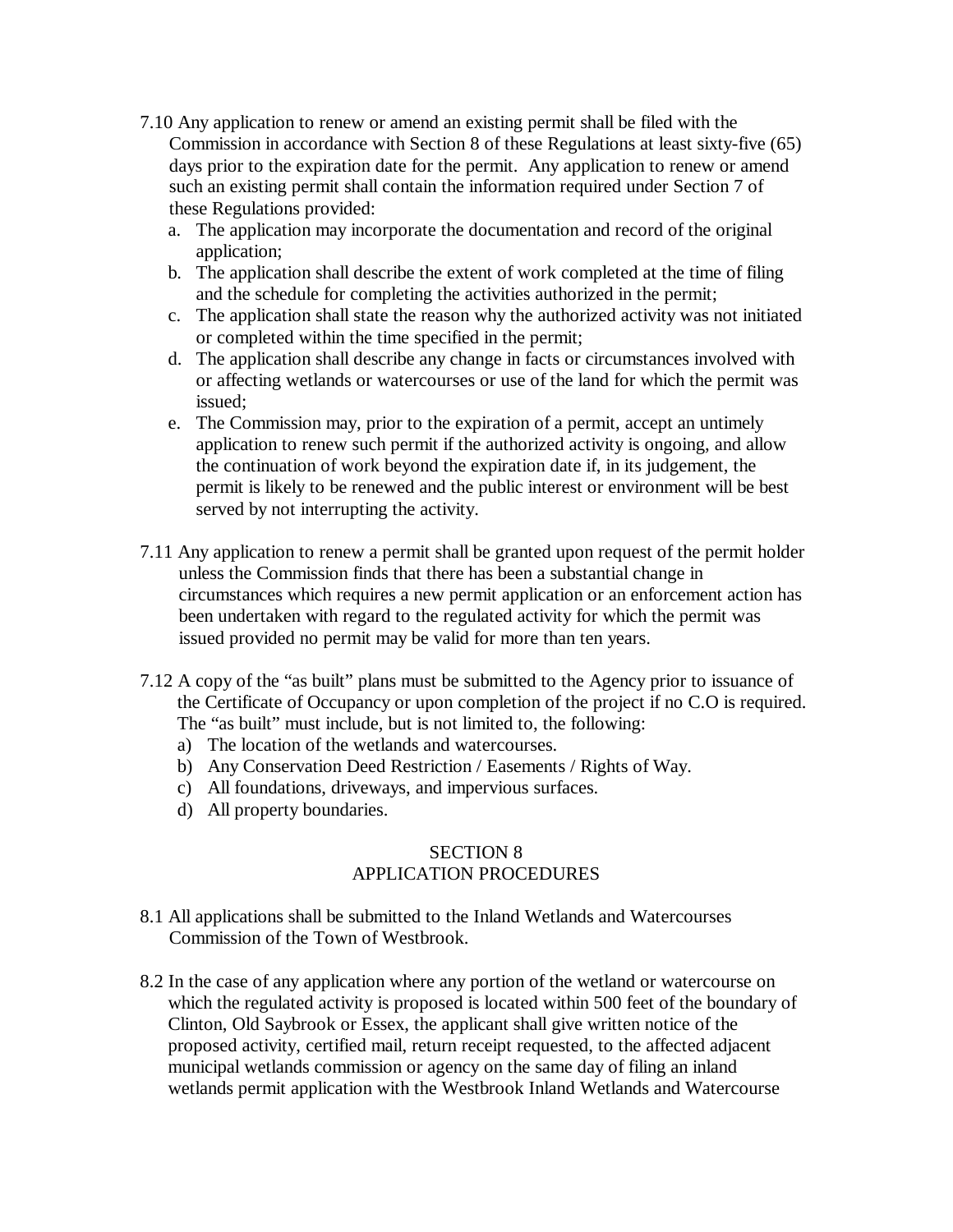Commission. Documentation of such notice shall be provided to the Westbrook Inland Wetlands and Watercourses Commission, in accordance with Section 22a-42c of the Connecticut General State Statutes, as amended.

- 8.3 When an application to conduct or cause to be conducted a regulated activity upon an inland wetland or watercourse is filed and any portion of such wetland or watercourse is within five-hundred (500) feet of the boundary of another municipality, the applicant shall give written notice of the application by Certified Mail, Return Receipt Requested, on the same day to the inland wetlands agency of such other municipality.
- 8.4 The Commission shall, in accordance with Connecticut General Statutes Section 22a- 42b, notify the clerk of any adjoining municipality of the pendency of any application to conduct a regulated activity when:
	- a) Any portion of the property on which the regulated activity is proposed is located within five-hundred (500) feet of the boundary of an adjoining municipality;
	- b) A significant portion of the traffic to the completed project on the site will use streets within the adjoining municipality to enter or exit the site;
	- c) A significant portion of the sewer or water drainage from the project site will flow through and significantly impact sewage or drainage system within the adjoining municipality; or
	- d) Water run-off from the improved site will impact streets or other municipal or private property within the adjoining municipality.

 Notice of the pendency of such application shall be made by Certified Mail, Return Receipt Requested, and shall be mailed within seven (7) days of the date of receipt of the application.

- 8.5 When an application is filed to conduct or cause to be conducted a regulated activity upon an inland wetland or watercourse, any portion of which is within a Level B Aquifer area of a water company as defined in Section 16-1 of the Connecticut General Statutes, the applicant shall provide written notice of the application to the water company provided such water company has filed a map showing the boundaries of Level B Aquifer areas with the Inland Wetlands Commission of such municipality. Such notice shall be made by Certified Mail, Return Receipt Requested, and shall be Mailed within seven (7) days of the date of the application. The water company, through a representative, may appear and be heard at any hearing on the application. Documentation of such notice shall be provided to the Commission.
- 8.6 The date of receipt of any application shall be the next regularly scheduled meeting of the Commission immediately following the day of submission to the Land Use Department, or thirty-five (35) days after the date of submission, whichever is sooner.
- 8.7 At any time during the review period, the applicant shall provide such additional information as the Commission may reasonably require. Requests for such additional information shall not stay the time limitations as set forth in Subsection 11.2 of these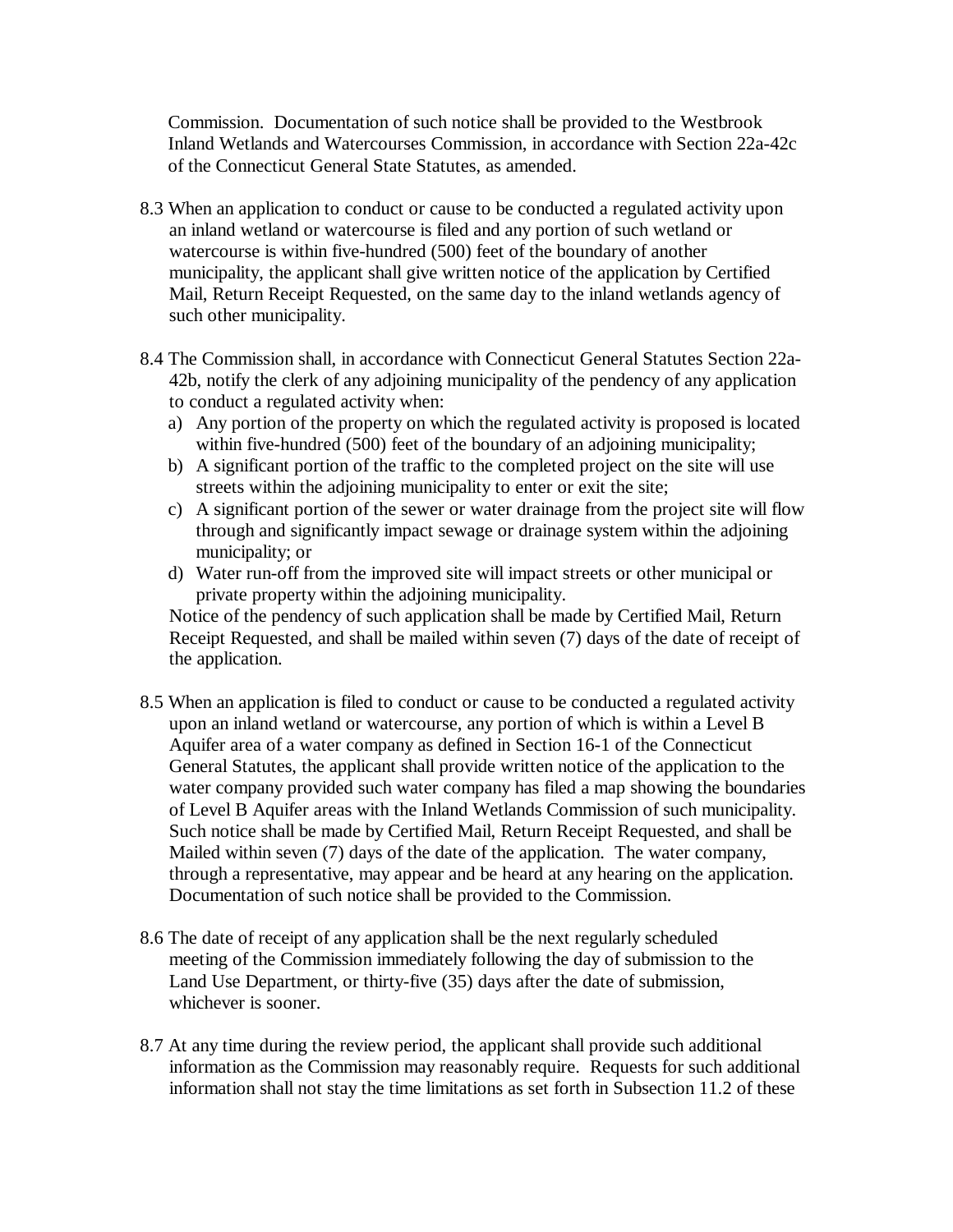Regulations.

- 8.8 All applications shall be open for public inspection.
- 8.9 Applications with incomplete information may be denied by the Commission.
- 8.10 Building permit applications for properties containing Inland Wetlands and Watercourses will not be processed unless the wetland line and the 100-foot regulated area are clearly drawn and labeled on the site plan. The Inland Wetlands and Watercourses must remain flagged for the duration of the project.

# SECTION 9 PUBLIC HEARINGS

- 9.1 The Commission shall not hold a public hearing on an application unless the Commission determines that the proposed activity may have a significant impact on wetlands or watercourses or a petition signed by at least twenty-five (25) persons requesting a hearing is filed with the Commission not later than fifteen (15) days after the date of receipt of such application or the Commission finds that a public hearing regarding such application would be in the public interest. Such hearing shall be held no later than sixty-five (65) days after receipt of such application. All applications and maps and documents relating thereto shall be open for public inspection at the meeting. The file will be open for public inspection in the Town Clerk's Office ten (10) days before the Public Hearing. Any person may appear and be heard at any public hearing.
- 9.2 Notice of the public hearing shall be published at least twice at intervals of not less than two (2) days, the first not more than fifteen (15) days and not fewer than ten (10) days, and the last not less than two (2) days before the date set for the hearing, in a newspaper having a general circulation in each town where the affected wetland and watercourse is located.
- 9.3 Notification of Adjoining Landowner(s):
	- a) The applicant, or his agent, shall notify the property owners of any parcels of land that are within 100 feet of the parcel for which an application, petition, request or plan concerning any project on the site is pending and requires a public hearing by the Commission.
	- b) Applications to amend these Regulations and applications that do not require a public hearing shall be exempt from this notification requirement.
	- c. Notifications shall be made by certificate of mailing shall be mailed no more than fifteen (15) days nor less than ten (10) days befor e the public hearing.
	- d. The notification is to be sent to the owner(s) or record as recorded at the office of the Town Assessor.
	- e. Verification of notification shall be submitted to the Inland Wetlands and Watercourses Commission no later than five (5) days before the public hearing at which time the application will be presented to the Commission.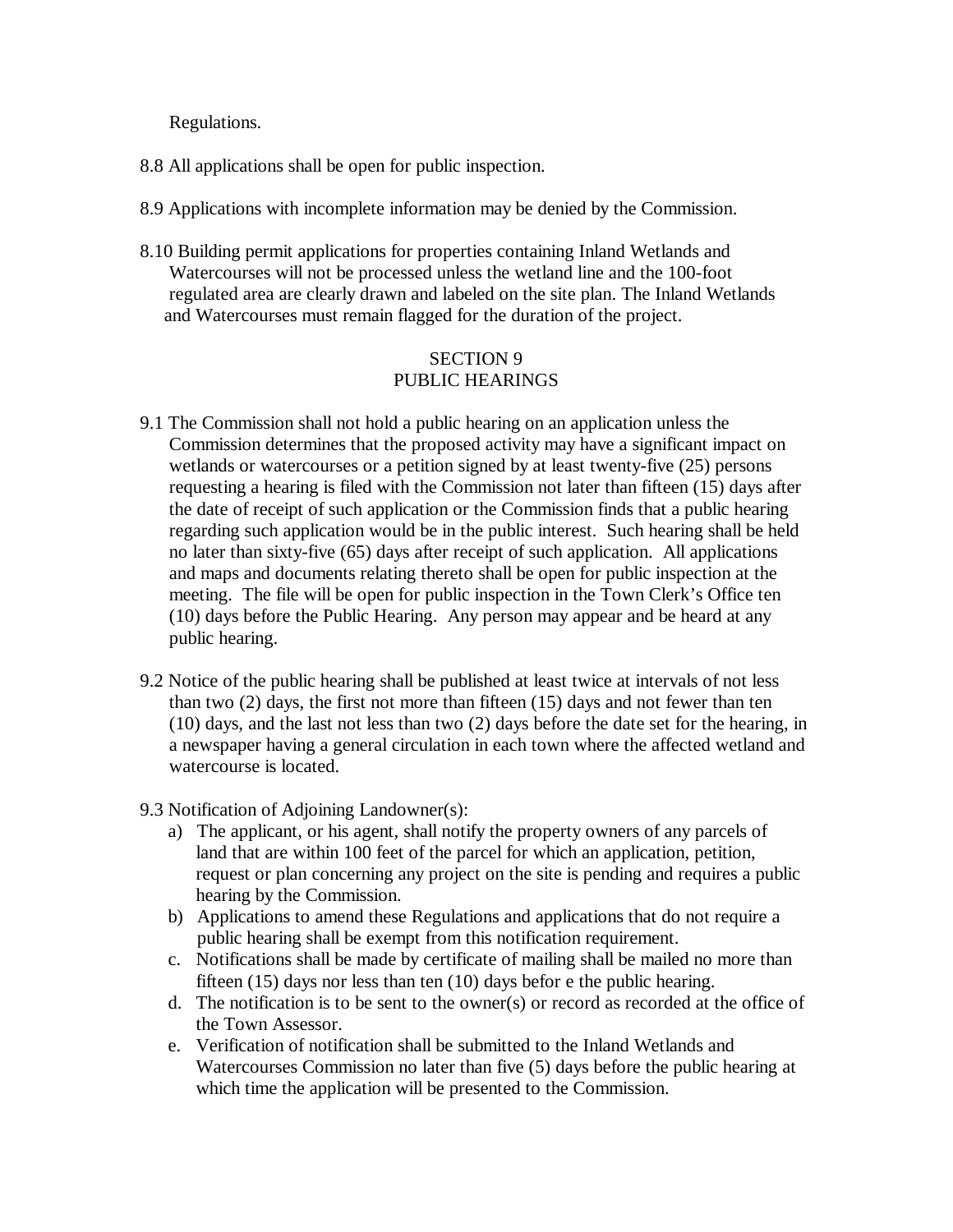- f. To comply with Section 9.3 above, all of the following shall be submitted:
	- 1) A list of all the names and addresses of all the property owners within 100 feet of the parcel for which an application has been submitted.
	- 2) A copy of a block map denoting the parcel for which an application has been submitted and all parcel of land within 100 feet of the application site.
	- 3) A copy of the letter sent describing the proposed activity; the date, time and place of the public hearing; and, the name of the applicant and the name of the owner of record of the parcel for which an application has been submitted.
	- 4. All the postal certification slips that have been stamped with the date the letters were mailed.
- 9.4 In the case of any application which is subject to the notification provisions of Subsection 8.3 of these Regulations, a public hearing shall not be conducted until the clerk of the adjoining municipality(ies) has received notice of the pendency of the application. Proof of such notification shall be entered into the hearing record.
- 9.5 Commission requirements for notifying the Office of Long Island Sound Programs of the Department of Environmental Protection: No less than thirty-five (35) days before the public hearing begins, the Inland Wetlands and Watercourses Commission Agent will, on behalf of the Commission, notify the Office of Long Island Sound Programs of the Department of Environmental Protection of any application to amend these regulations or any application to amend the Town of Westbrook Inland Wetlands and Watercourses Boundary Map where the wetlands or watercourses are partially or entirely within the coastal boundary. Proof of such notification and any report returned by the DEP to the Commission shall be entered into the public hearing.
- 9.6 Applications that do not require a public hearing: Referral application, in accordance with the State Statutes, for a site plan or subdivision where no regulated activity is proposed and a report must be submitted by the Inland Wetlands Commission before the Planning and Zoning Commission may render a final decision.
- 9.7 Time Schedule for holding a public hearing for application to amend regulations or amend the Wetlands Boundary Map:
	- a) Within sixty-five (65) days of date of receipt of a petition to amend the Regulations for a change in the map boundaries of any wetlands or watercourses, the Commission shall hold a public hearing to consider the petition.
	- b) The public hearing shall be concluded within thirty-five (35) days after it commences.
	- c) The Commission shall act upon the changes requested in such petition within sixty-five (65) days after the close of the hearing.
	- d) The petitioner may consent to one or more extensions of the periods specified in this section for the holding of a hearing and for action on such petition, provided the total extension of all such periods shall not be longer than sixty-five (65) days, or may withdraw such petition.
	- e) The applicant shall be notified of the Commission's decision within fifteen (15)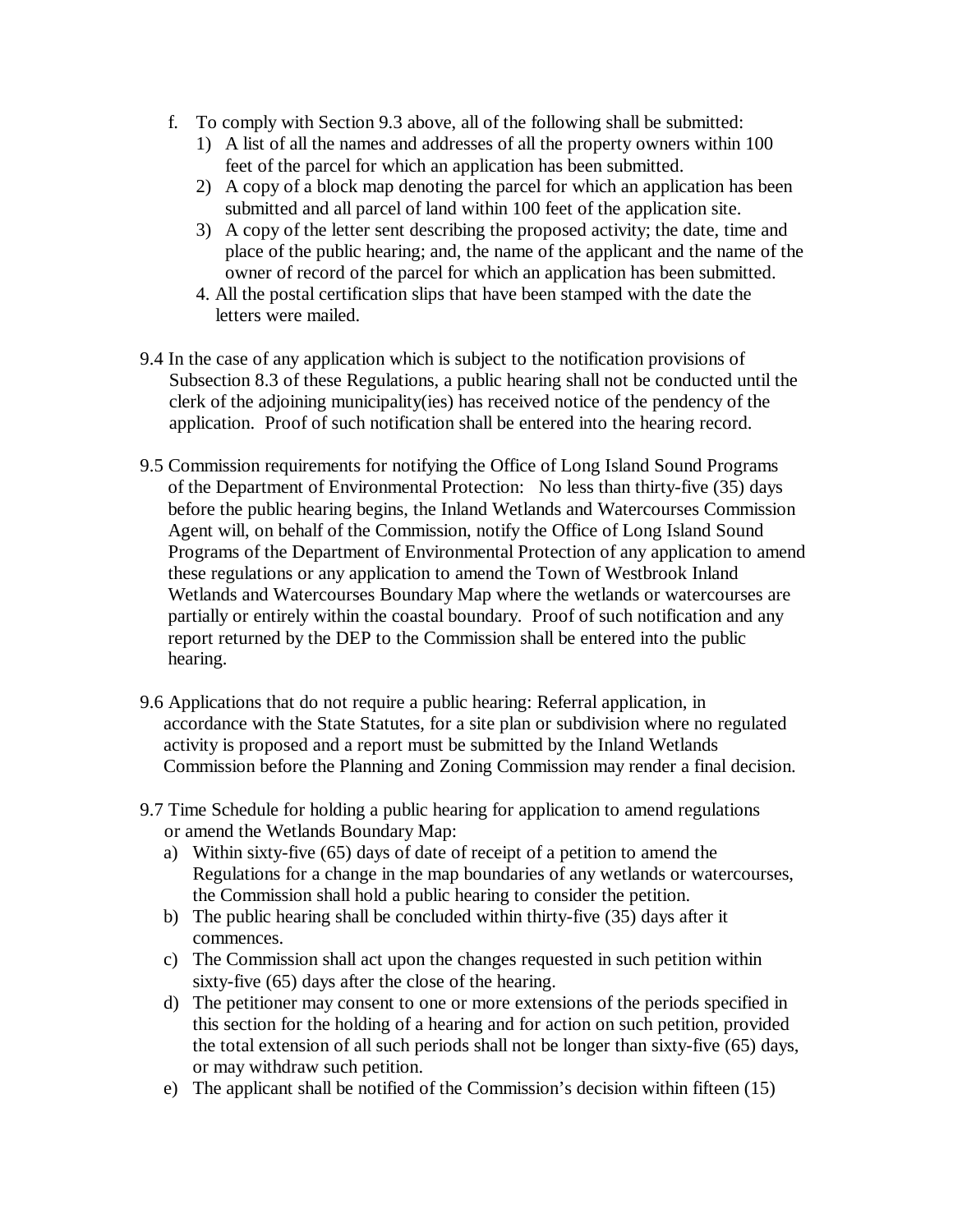days via Certified, Return Receipt Requested mail.

9.8 Time schedule for holding a public hearing for a regulated activity:

- a) A public hearing shall commence no later than sixty-five (65) days after date of receipt of an application.
- b. The hearing shall be completed within thirty-five (35) days of commencement.
- c. Action shall be taken on application within sixty-five (65) days of commencement.
- d. The applicant may consent to one or more extensions of the period specified in this section for the holding of the hearing and for action on such petition, provided the total extension of any such periods shall not be longer than sixty-five (65) days, or may withdraw such application.
- e. The applicant shall be notified of the Commission's decision within fifteen (15) days via Certified Return Receipt Requested mail.

# SECTION 10 CONSIDERATIONS FOR DECISION

- 10.1 The Commission will consider the following in making its decision on an application:
	- a. The application and its supporting documentation;
	- b. Public Comments, evidence and testimony;
	- c. Reports from other agencies and commissions including but not limited to the Town of Westbrook:
		- 1. Conservation Commission
		- 2. Planning and Zoning Commissions
		- 3. Building Official
		- 4. Health Officer and/or Sanitarian
	- d. The Commission may also consider comments on any application from the Middlesex County Soil and Water Conservation Agency, or other regional organizations (i.e. Council of Elected Officials); agencies in adjacent municipalities which may be affected by the proposed activity, or other technical agencies or organizations which may undertake additional studies or investigations;
	- e. Non-receipt of comments from agencies and commissions listed in subdivisions 10.1.c and d above within the prescribed time shall neither delay nor prejudice the decision of the Commission.
- 10.2 Criteria for Decision. In carrying out the purposes and policies of Sections 221- 36 to 22a-45, inclusive, of the Connecticut General Statutes, including matters relating to regulating, licensing and enforcing of the provision thereof, the Commission shall take into consideration all relevant facts and circumstances, including but not limited to:
	- a. The environmental impact of the proposed regulated activity on the inland wetland and watercourses, including the effects on the inland wetlands' and watercourses' capacity to support fish and wildlife, to prevent flooding, to supply and protect surface and ground waters, to control sediment, to facilitate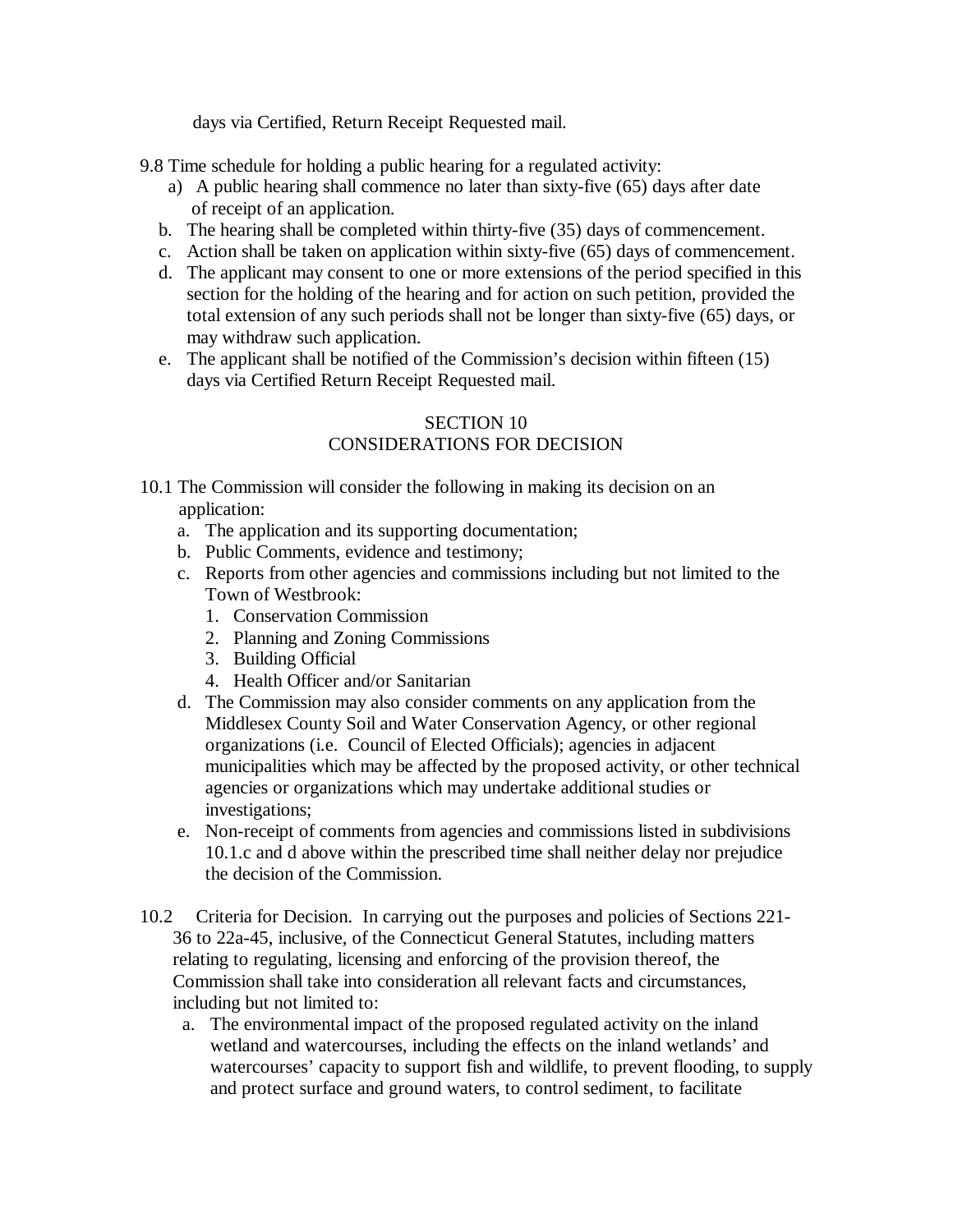drainage, to control pollution, to support recreational activities, and to promote public health and safety.

- b. The applicant's purpose for, and any feasible and prudent alternatives to the proposed regulated activity which alternatives would cause less or no environmental impact to wetlands or watercourses, including a consideration of alternatives which might enhance environmental quality and which could feasibly attain the basic objectives of the activity proposed in the application. This consideration should include, but is not limited to, the alternative of requiring actions of different nature which would provide similar benefits with different environmental impacts, such as using a different location for the activity.
- c. The relationship between the short term and long term impacts of the proposed regulated activity on wetlands or watercourses and the maintenance and enhancement of long term productivity of such wetlands or watercourses;
- d. Irreversible and irretrievable loss of wetland or watercourse resources which would be caused in the proposed regulated activity, including the extent to which such activity would foreclose a future ability to protect, enhance or restore such resources, and any mitigation measures which may be considered as a condition of issuing a permit for such activity including, but not limited to, measures to (1) prevent or minimize pollution or other environmental damage, (2) maintain or enhance existing environmental quality, or (3) in the following order of priority: restore, enhance and create productive wetland or watercourse resources;
- e. The character and degree of injury to, or interference with, safety, health or reasonable use of property, including abutting or downstream property, which is caused or threatened by the proposed regulated activity; or the creation of conditions which may do so. This includes recognition of potential damage from erosion, turbidity, or siltation, loss of fish and wildlife and their habitat, loss of unique habitat having demonstrable natural, scientific or educational value, loss or diminution of beneficial aquatic organisms and wetland plants, the dangers of flooding and pollution, and the destruction of the economic, aesthetic recreational and other public and private uses and values of wetlands and watercourses to the community.
- f. Impacts of the proposed regulated activity on wetlands or watercourses outside the area for which the activity is proposed and future activities associated with or reasonably related to, the proposed regulated activity which are made inevitable by the proposed regulated activity and which may have an impact on wetlands or watercourses;
- g. The Commission will consider location of wetlands relative to special resource zones such as the Water Resource District, and its location in subwatersheds including, but not limited to, Town Center Watershed, Pachogue River Watershed and Cold Springs Brook Watershed, as defined by maps on file at the Town Hall in Westbrook.
- 10.3 In the case of any application which received a public hearing pursuant to a finding by the Commission that the proposed activity may have a significant impact on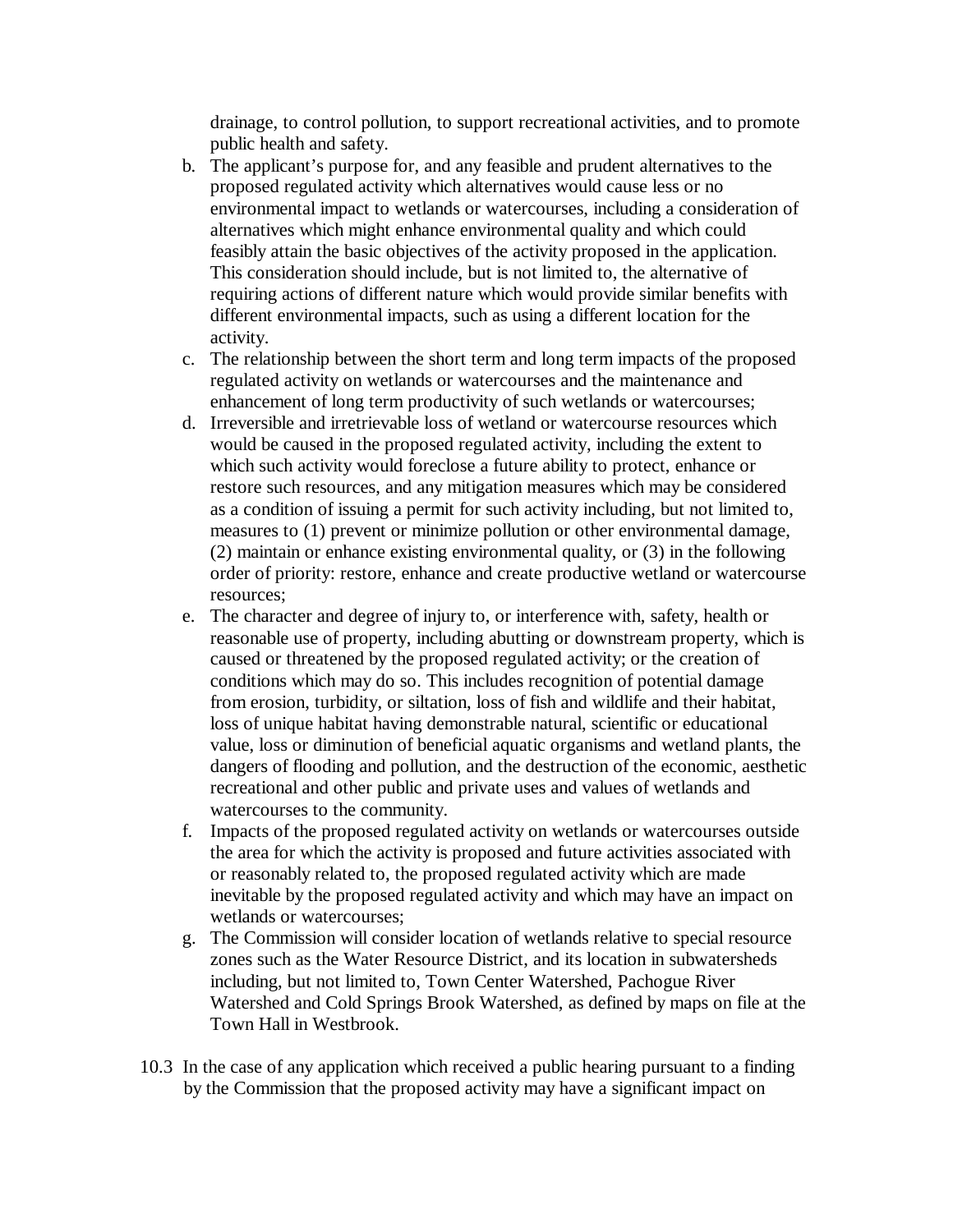wetlands or watercourses, a permit shall not be issued unless the Commission finds on the basis of the record that a feasible and prudent alternative does not exist. In making this finding, the Commission shall consider the facts and circumstance set forth in Subsection 10.2 of this section. The finding and the reasons therefor shall be stated on the record in writing.

- 10.4 In the case of an application which is denied on the basis of a finding that there may be feasible and prudent alternatives to the proposed regulated activity which have less adverse impact on wetlands or watercourses, the Commission shall propose on the record in writing the types of alternatives which the applicant may investigate provide this subsection shall not be construed to shift the burden from the applicant to prove that he is entitled to the permit or to present alternatives to the proposed regulated activity.
- 10.5 In reaching its decision on any application after a public hearing, the Commission shall base its decision on the record of that hearing, Documentary evidence or other material not in the hearing record shall not be considered by the Commission in its decision. A conclusion that a feasible and prudent alternative does not exist does not create a presumption that a permit should be issued. The applicant has the burden of demonstrating that his application is consistent with the purposed and policies of these regulations and Sections 22a-36 to 22a-45 inclusive, of the Connecticut General Statutes.

# SECTION 11 DECISION PROCESS AND PERMIT

- 11.1 The Commission, or its Enforcement Officer, may, in accordance with Section 10 of these Regulations, grant the application as filed or grant it upon other terms, conditions, limitations or modifications of the regulated activity designed to carry out the purposed and policies of the Act, or deny the application. Such terms may include any reasonable measures which would mitigate the impacts of the regulated activity and which would (a) prevent or minimize pollution or other environmental damage, (b) maintain or enhance existing environmental quality, or (c) in the following order of priority: restore, enhance and create productive wetland or watercourse resources.
- 11.2 No later than sixty-five (65) days after date of receipt of an application, the Commission may hold a public hearing on such application. The hearing shall be completed within thirty-five (35) days of its commencement. Action shall be taken on applications within sixty-five (65) days after completion of a public hearing. In the absence of a public hearing, action shall be taken on applications within sixty five (65) days from the date of the receipt of the application. The applicant may consent to one or more extensions of the period specified in the Subsection for the holding of the hearing and action on such application, provided the total extension of any such periods shall not be for longer than sixty-five (65) days, or may withdraw such application. The failure of the Commission to act within any time period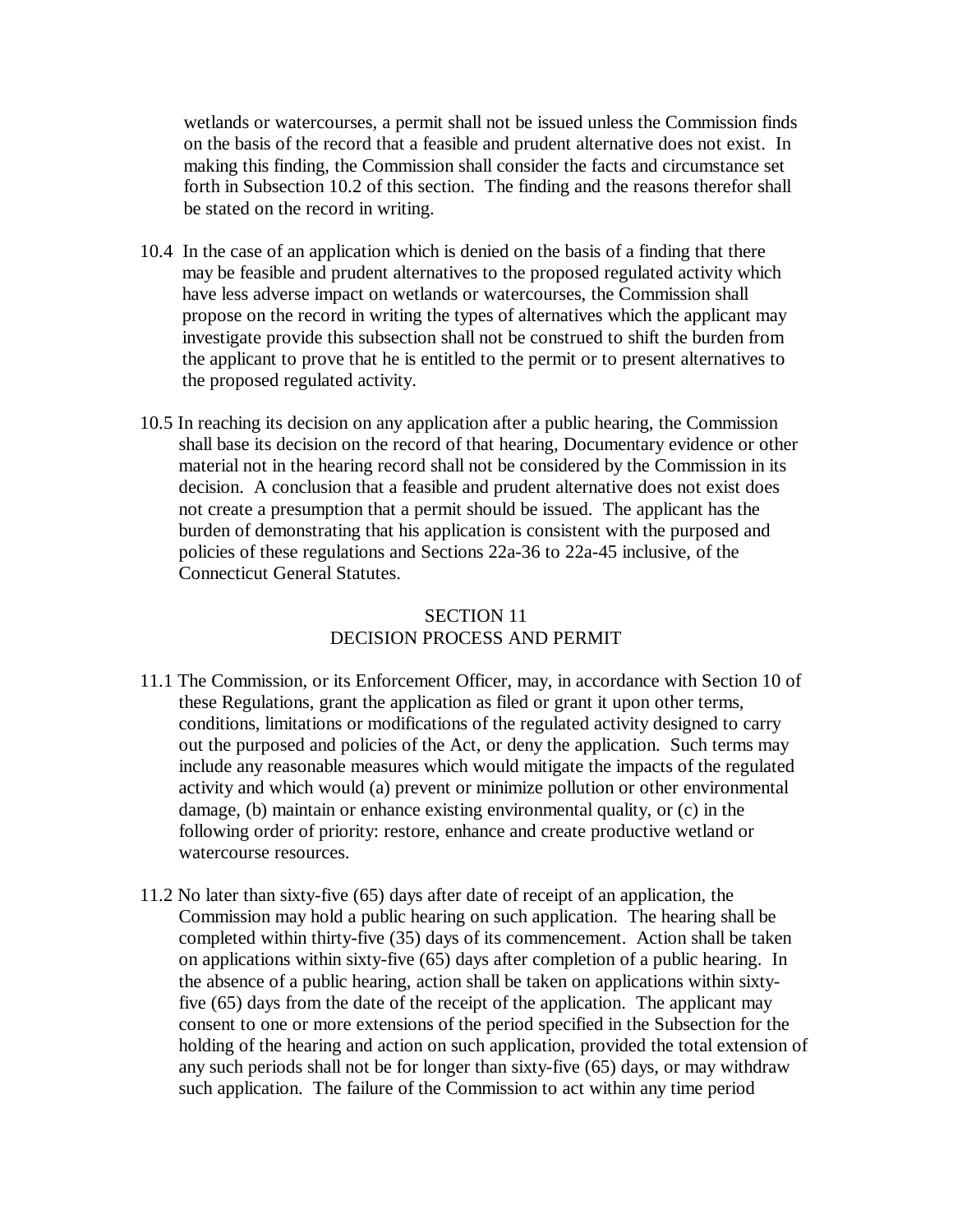specified in this Subsection, or any extension thereof, shall not be deemed to constitute approval of the application. An application deemed incomplete by the Commission shall be withdrawn by the applicant or denied by the Inland Wetland and Watercourse Commission.

- 11.3 The Commission shall state upon its record the reasons and bases for its decision and, in the case of any public hearing, such decision shall be based fully on the record of such hearing, and shall be in writing and shall, as applicable and in accordance with section 10 of these Regulations, incorporate a statement relative to the consideration of feasible and prudent alternatives.
- 11.4 The Commission shall notify the applicant and any person entitled to such notice of its decision within fifteen (15) days of the date of the decision by Certified Mail, Return Receipt Requested, and the Commission shall cause notice of its order in issuance or denial of the permit in a newspaper having general circulation within the town where the inland wetland or watercourse lies. In any case in which such notice is not published within such fifteen (15) day period, the applicant may provide for the publication of such notice within ten (10) days thereafter.
- 11.5 If an activity authorized by the Inland Wetlands and Watercourses Commission permit also involves an activity or project which requires zoning or subdivision approval, a special zoning permit, variance or special exception, under Sections 8- 3(g), 8-3(c), or 8-26 of the Connecticut General Statutes, a copy of the decision and report on the application shall be filed with the Town of Westbrook Planning or Zoning Commission within fifteen (15) days of the date of the decision.
- 11.6 If the Commission denies a permit, the application shall not be resubmitted unless the proposal is modified in such a fashion that substantially changes the impacts which resulted in a denial. Such submittal shall take the form of a new application.
- 11.7 Any permit issued by the Commission for the development of land for which an approval is required under Section 8-3, 8-25 or 8-26 of the Connecticut General Statutes shall be valid for five (5) years provided the Commission may establish a specific time period within which any regulated activity shall be conducted. Any permit issued by the Commission for any other activity shall be valid for not less than two (2) years and not more than five (5) years.
- 11.8 No permit issued by the Commission shall be assigned or transferred without the written permission of the Commission.
- 11.9 If a bond or insurance is required in accordance with Section 12 of these Regulations, the Commission may not issue a permit until such bond or insurance is provided.
- 11.10 General provisions in the issuance of all permits: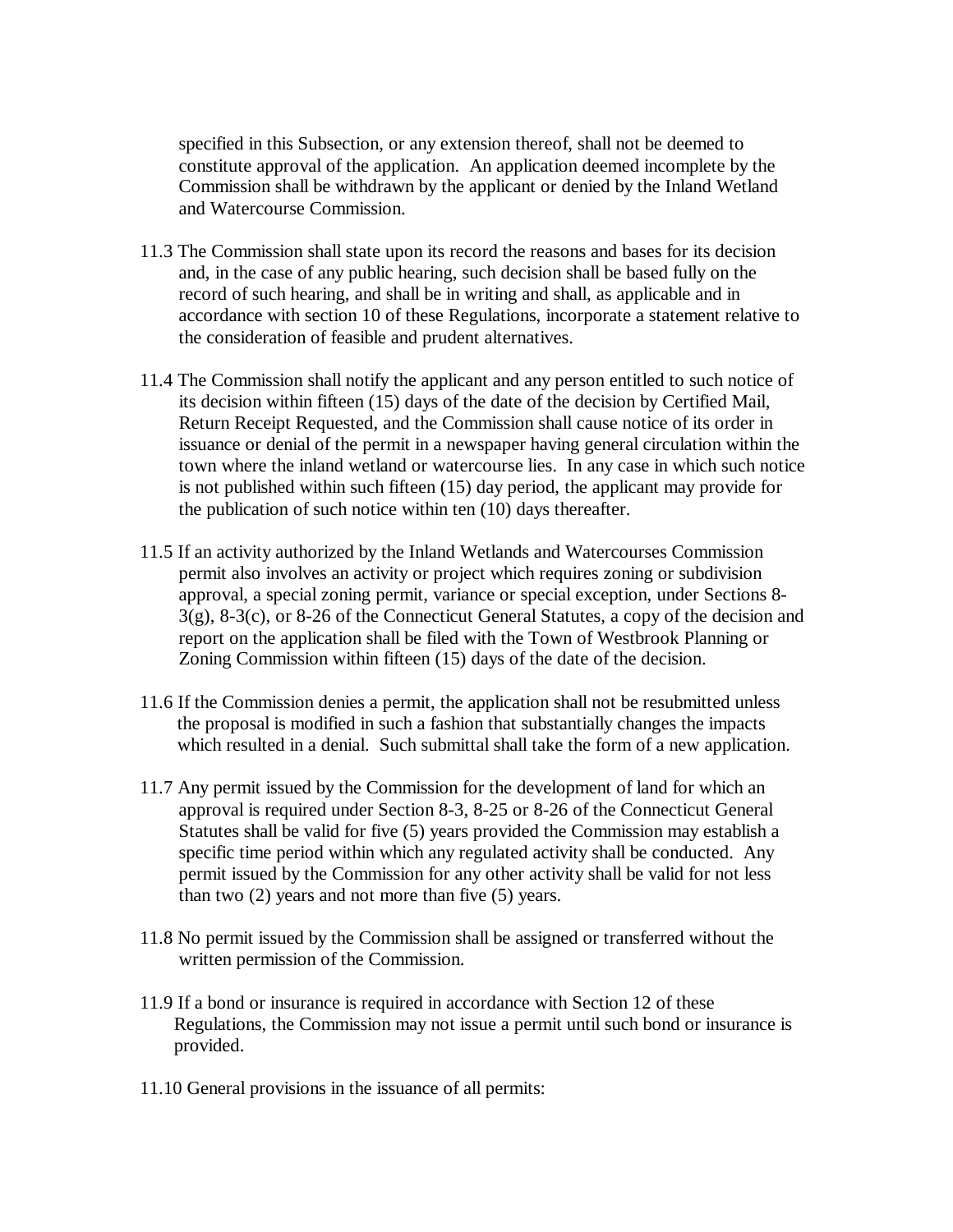- a. The Commission has relied in whole or in part on information provided by the applicant, and if such information subsequently proves to be false, deceptive, inaccurate, or incomplete, the permit may be modified, suspended or revoked.
- b. All permits issued by the Commission are subject to and do not derogate any present or future rights or powers of the Commission or the Town of Westbrook, and convey no rights in real estate or material nor any exclusive privileges, and are further subject to any and all public and private rights and to any federal, state and municipal laws or regulations pertinent to the subject land or activity.
- c. If the activity authorized by the Commission permit also involves an activity or a project which requires zoning or subdivision approval, special permit, variance or special exception, no work pursuant to the wetland permit may begin until such additional approval is obtained.
- d. The permittee shall take such necessary steps consistent with the terms and conditions of the permit, to control storm water discharges and to prevent erosion and sedimentation and to otherwise prevent pollution of wetlands and watercourses.
- 11.11 Modification of Application after Commission Renders a Decision:
	- a) If the Commission denies the permit, or if it grants a permit with terms, conditions, limitations or modifications, the applicant may attempt to modify the proposal to the Commissions' satisfaction.
	- b) The Commission shall determine whether the proposed modification requires the filing of a new application.

## SECTION 12 ACTION BY THE COMMISSION ENFORCEMENT OFFICER

- 12.1 The Commission may delegate to its Enforcement Officer the authority to approve or extend an activity that is not located in a wetland or watercourses when such Enforcement Officer finds that the conduct of such activity would result in no greater than a minimal impact on any wetlands or watercourses provided such Enforcement Officer has completed the comprehensive training program developed by the Commissioner of Environmental Protection pursuant to Section 22a-39 of the Connecticut General Statutes. Requests for such approval shall be made on a form and shall contain such information as prescribed by the Commission. Notwithstanding the provisions for receipt and processing applications prescribed in Section 8 of these Regulations, such Enforcement Officer may approve or extend such an activity at any time.
- 12.2 When a person receiving such approval from such Enforcement Officer, the Enforcement Officer shall, within ten (10) days of the date of such approval, publish, at the applicant's expense, notice of the approval in a newspaper having a general circulation in the town wherein the activity is located or will have an effect. Any person may appeal such decision of such Enforcement Officer to the Commission within fifteen (15) days after the publication date of the notice provided such meeting is no earlier than three (3) business days after receipt by Commission or its Enforcement Officer of such appeal. The Commission shall, at its discretion,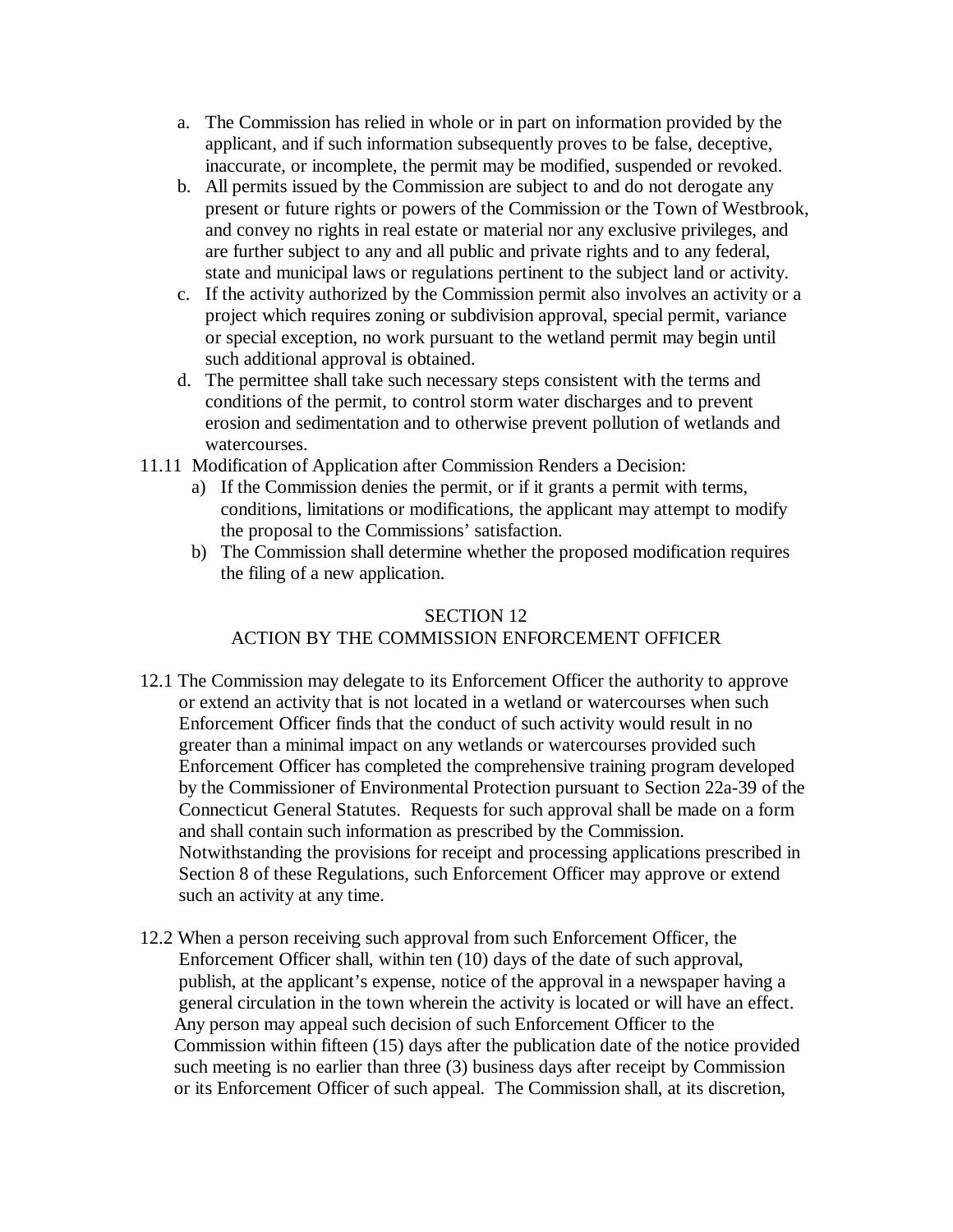sustain, alter, or reject the decision of its Enforcement Officer, or require an application in accordance with Section 7 of these Regulations.

### SECTION 13 BOND AND INSURANCE

- 13.1 Upon approval of the application and prior to issuance of a permit, the applicant may, at the discretion of the Commission, be required to file a passbook bond in such amount and in a form approved by the Commission will be submitted to the IWWC Enforcement Officer, which will be submitted by him/her to the Town Treasurer.
- 13.2 The bond shall be conditioned on compliance with all provisions of these Regulations and the terms, conditions and limitations established in the permit.

### SECTION 14 ENFORCEMENT

- 14.1 Persons Authorized to Enforce
- a. The Commission may an appoint an Enforcement Officer to act on its behalf with the authority to perform such inspections or investigations, to issue notices of violation or cease and desist orders, and carry out other actions or investigations necessary for the enforcement of these regulations.
- b. Any police officer or other person authorized by the First Selectman may issue a citation to any person who conducts or maintains an activity, facility or condition in violation of these regulations or to any person who commits, takes part or assists in any violation of these regulations pursuant to Section 9-87 of the Code of Ordinances and Section 22a-42g, as amended, of the General Statutes. Such person may be the Enforcement Officer, as specified in Section 14.1(a) of these regulations, provided that such person has also been authorized by the First Selectman to issue citations under these regulations pursuant to Section 9-87 of the Code of Ordinances and Section 22a-42g, as amended, of the General Statutes.
- 14.2 Right to Inspect

 The Commission, individual Commission members, Enforcement Officer or other duly authorized agents of the Commission may enter at all reasonable times upon any public or private property, except a private residential dwelling, for the purpose of inspection or investigation to ascertain possible violations of these regulations, including but not limited to compliance with the terms of a permit issued under these regulations or the conducting of an activity regulated under the Act and these regulations without a permit.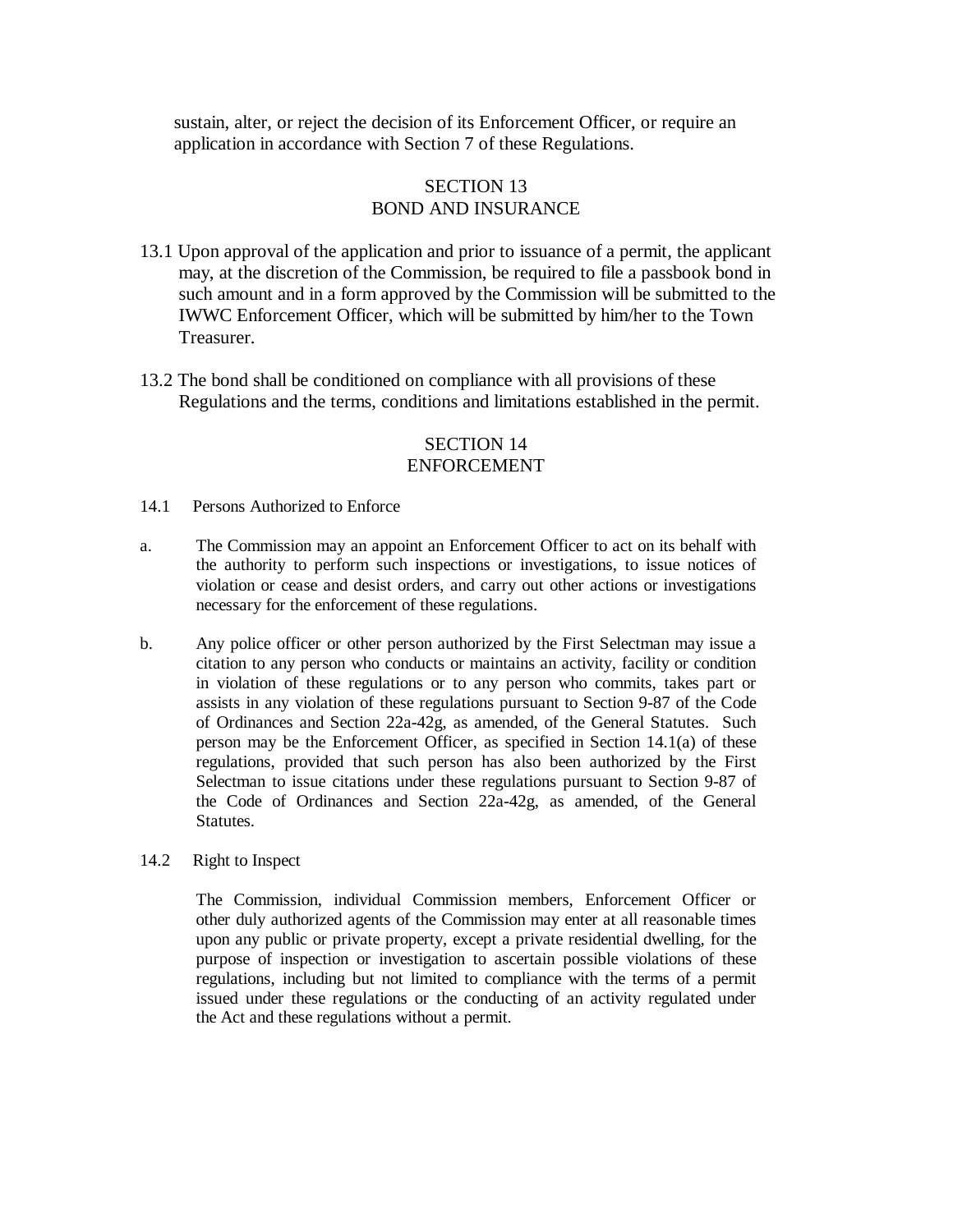#### 14.3 Enforcement

 If the Commission, its Enforcement Officer or other agent so authorized by the Commission finds that any person is conducting or maintaining any activity, facility or condition which is in violation of these regulations or Sections 22a-36 through 22a-45, inclusive and as amended, of the General Statutes, the Commission, its Enforcement Officer or other agent authorized by the Commission may:

- 1. Issue a notice of violation to a person conducting or maintaining an activity, facility or condition which is in violation of the Act or of these regulations, pursuant to Section 14.4 of these regulations.
- 2. Issue a written cease and desist and/or corrective action order, to such person conducting or maintaining an activity, facility or condition which is in violation of the Act or of these regulations to immediately cease such activity and/or to correct such facility or condition, pursuant to Section 12.5 of these regulations;
- 3. Suspend or revoke a permit if the Commission finds that a permittee, his or her agents, contractors or subcontractors have not complied with the terms, conditions, or limitations set forth in the permit, or have exceeded the scope of the work as set forth in the application, including applications plans, as approved, pursuant to Section 14.6 of these regulations;
- 4. Commence an action in Superior Court to obtain one or more of the remedies available in Section 22a-44(b), as amended, of the General Statutes, pursuant to Section 14.8 of these regulations.
- b. If the Commission, its Enforcement Officer or other agent so authorized by the Commission finds that any person is conducting or maintaining any activity, facility or condition, which is in violation of these regulations or Sections 22a-36 through 22a-45, inclusive and as amended, of the General Statutes, the person authorized by the First Selectman, may:
	- 1. Issue a citation and impose fines, civil penalties, costs and/or fees to such person conducting or maintaining an activity, facility or condition which is in violation of the Act or of these regulations, pursuant to Section 14.7 of these regulations;
- c. Action taken under any provision of Sections 14.4-14.8 of these regulations does not preclude commencement of a separate action for the same offense under any other provision of Sections 14.4-14.8 of these regulations.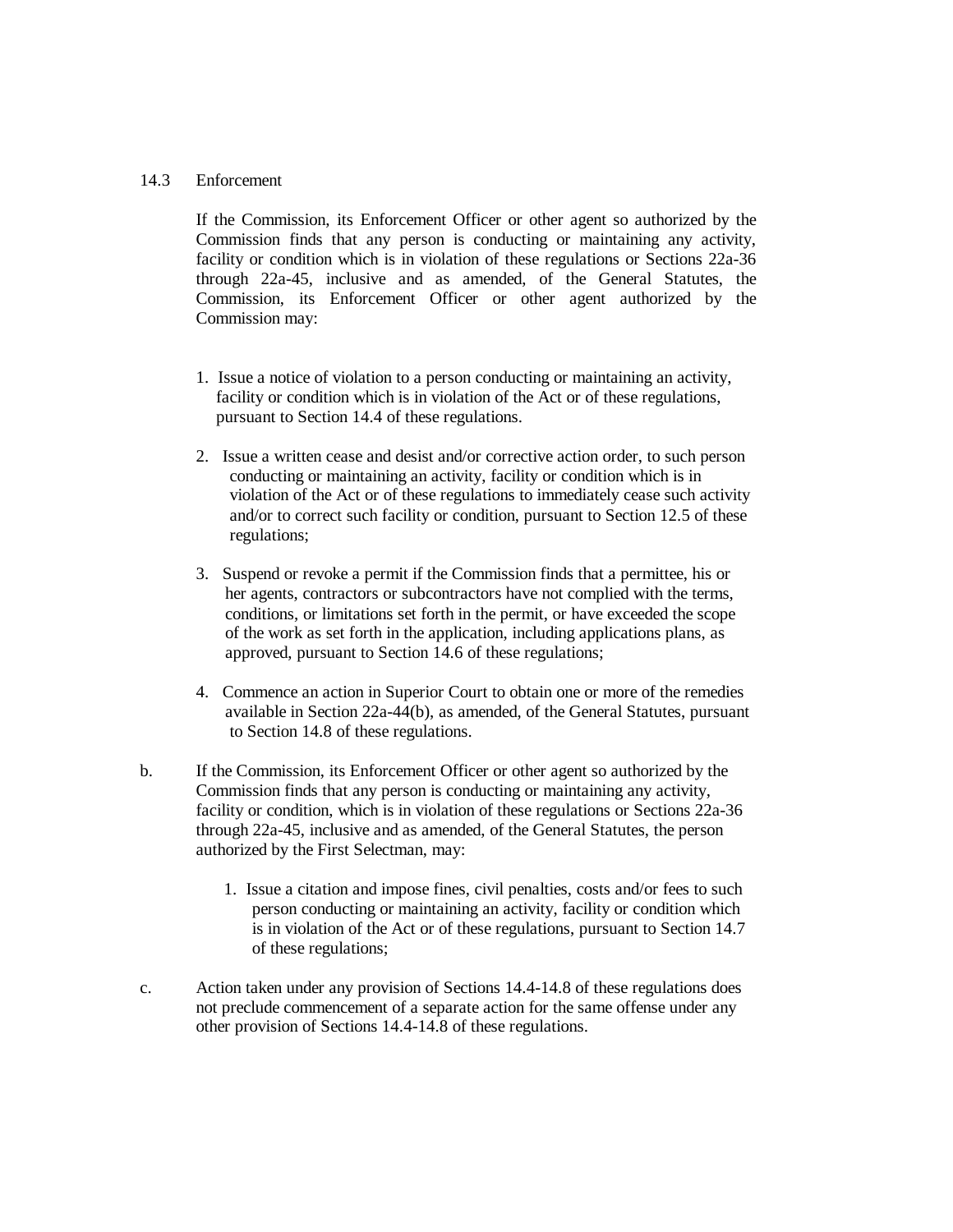#### 14.4 Issuing a Notice of Violation

- a. If the Commission, its Enforcement Officer, other agent so authorized by the Commission finds that any person is conducting or maintaining any activity, facility or condition which is in violation of these regulations or Sections 22a-36 through 22a-45, inclusive and as amended of the General Statutes, the Commission, its Enforcement Officer or other agent authorized by the Commission may send a written notice of violation to such person via First Class mail.
- b. Such notice of violation shall state with specificity each violation, describe the nature of the violation(s), and prescribe the necessary action and steps to correct the violation(s) including, without limitation, halting work in wetlands or watercourses.
- c. The Commission may request that the individual appear at the next regularly scheduled meeting of the Commission to discuss the unauthorized activity, and/or provide a written reply to the notice, and/or file a proper application for the necessary permit to conduct or maintain such activity, facility or condition.
- d. Failure to carry out the action(s) directed in a notice of violation may result in the issuance of a cease and desist and/or corrective action order as provided in Section 14.5,the suspension or revocation of a previously issued permit as provided in Section 14.6, a citation and the imposition of fines, civil penalties, costs and/or fees as provided in Section 14.7 of these regulations, and/or the pursuit of legal remedies in Superior Court as provided in Section 14.8 of these regulations or other enforcement proceedings as provided by law.

#### 14.5 Issuing a Cease and Desist and/or Corrective Action Order

- a. If the Commission, its Enforcement Officer or other agent so authorized by the Commission finds that any person is conducting or maintaining any activity, facility or condition that is in violation of these regulations or Sections 22a-36 through 22a-45, inclusive and as amended, of the General Statutes, the Commission, its Enforcement Officer or other agent authorized by the Commission may issue a written order to such person requiring that he or she immediately cease and desist such activity and/or take corrective action.
- b. Any person who commits, takes part in, or assists in any violation of these regulations or any provisions of Sections 22a-36 through 22a-45, inclusive and as amended, shall be assessed a civil penalty of not more than one thousand dollars (\$1,000) for each offense. Each violation of said sections of the General Statutes shall be a separate and distinct offense, and, in the case of a continuing violation, each day's continuance thereof shall be deemed to be a separate and distinct offense. All costs, fees, and expenses in connection with such action shall be assessed as damages against the violator together with reasonable attorney's fees, which may be allowed, all of which shall be awarded to the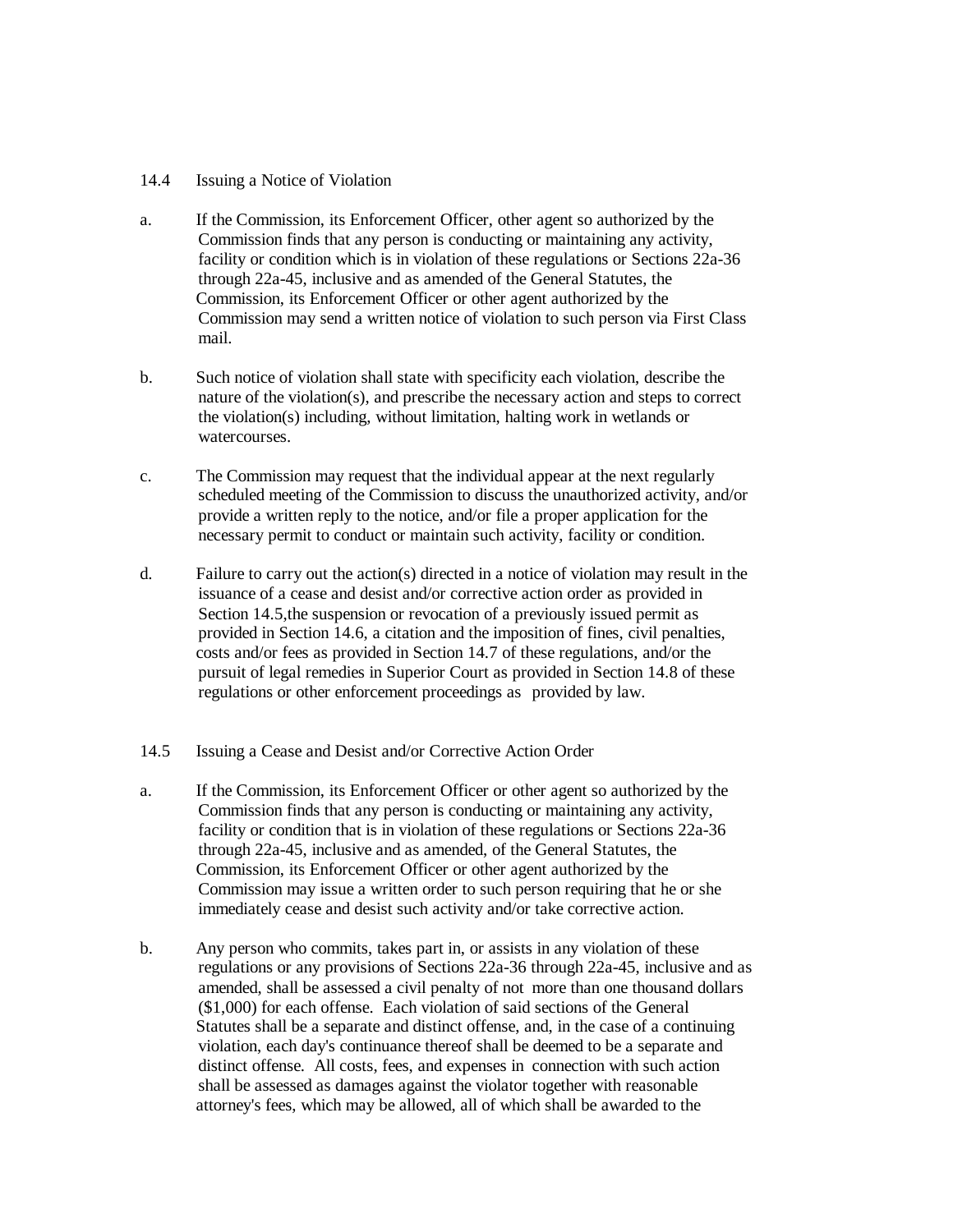commissioner, municipality, district or person which brought such action.

- c. Any person who willfully or knowingly violates any provision of Sections 22a- 36 through 22a-45, inclusive and as amended, of the General Statutes shall be fined not more than one thousand dollars for each day during which such violation continues or be imprisoned not more than six (6) months or both. For a subsequent violation, such person shall not be fined more than two thousand dollars (\$2,000) for each day during which such violation continues or be imprisoned not more than one year or both. For purposes of this section, "person" shall be construed to include any responsible corporate officer.
- d. Any cease and desist and/or corrective action order issued under this section of the regulations shall be sent by certified mail to such person. Such order shall state with specificity each violation, describe the nature of the violation(s) and prescribe the necessary action and steps to correct the violation(s) including, without limitation, halting work in wetlands or watercourses.
- e. Within ten (10) days of the issuance of such order, the Commission shall hold a hearing to provide the person an opportunity to be heard and show cause why the order should not remain in effect. The Commission shall consider the facts presented at the hearing, and within ten (10) days of the completion of the hearing notify the person by certified mail that the original order remains in effect, that a revised order is in effect, or that the order has been withdrawn. The original order shall be effective upon issuance and shall remain in effect until the Commission affirms, revises, or withdraws the order.
- f. The Commission may file a certificate of such order in the office of the town clerk of the Town of Westbrook and the town clerk shall record such certificate on the land records of the Town of Westbrook. The Commission shall obtain the release of the certificate from the land records once full compliance with the order has been achieved as determined by the Commission.
- g. The issuance of an order pursuant to this section shall delay or bar an action under Sections 14.4 through 14.8 of these regulations pursuant to Sections 22a- 42a, 22a-42g or 22a-44 of the General Statutes, as amended;
- 14.6 Suspending or Revoking a Permit
- a. If the Commission, its Enforcement Officer or other agent so authorized by the Commission finds that any permittee, his or her agents, contractors or subcontractors have not complied with the terms, conditions or limitations set for in the permit, or have exceeded the scope of the work as set forth in the application, including application plans, as approved, the Commission, its Enforcement Officer or other agent authorized by the Commission may suspend or revoke a previously issued permit.
- b. Prior to revoking or suspending any permit, the Commission shall issue notice to the permittee to be delivered by hand or by certified mail to the person named in the notice setting forth the facts or conduct which warrants the intended action.
- c. The Commision shall hold a hearing to provide the permittee an opportunity to show that he or she is in compliance with a previously issued permit and with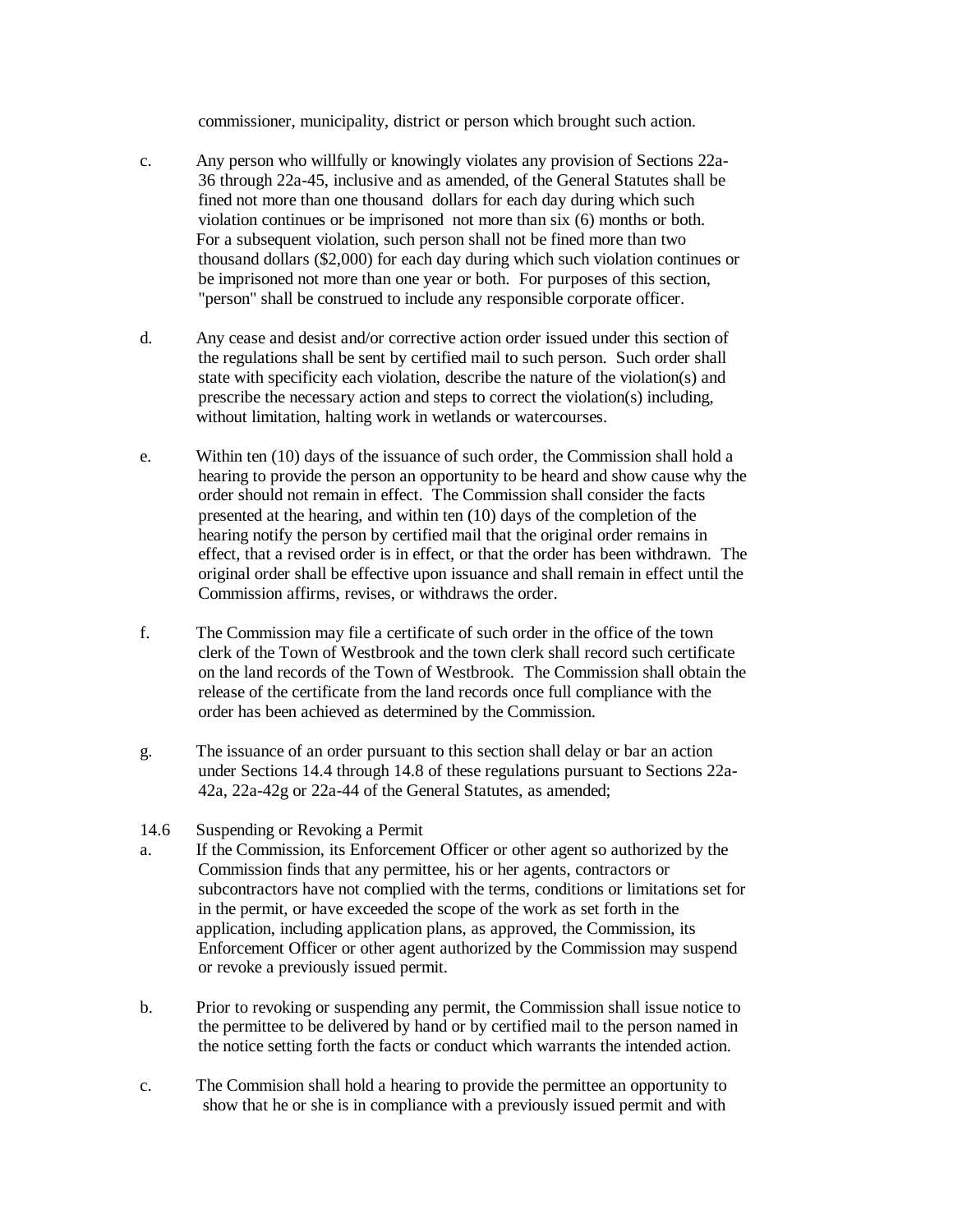any and all requirements for retention of the permit.

 The permittee shall be notified of the Commission's decision to suspend, revoke, or maintain such permit by certified mail within fifteen (15) days of the date of its decision. The Commission shall publish notice of the suspension or revocation in a newspaper having general circulation in the municipality within fifteen (15)days of the date of its decision. In any case in which notice is not published within such fifteen-day period, the applicant may provide for the publication of notice within ten (10) days thereafter.

- 14.7 Issuing a Citation
- a. If the Commission, its Enforcement Officer or other agent so authorized by the Commission finds that any person is conducting or maintaining any activity, facility or condition which is in violation of these regulations or Sections 22a-36 through 22a-45, inclusive and as amended, of the General Statutes, the person authorized by the First Selectman to issue citations may issue a written citation to such person notifying them of the violation(s) and imposing fees, civil fines, fees and/or costs on such person pursuant to Sections 9-87 through 9-90 of the Code of Ordinances, Section 14 of the Regulations Concerning Inland Wetlands and Watercourses, and Section 22a-42g, as amended, of the General Statutes.
- b. The amount of such fine or civil penalty shall not exceed the amount provided for in Section 9-89(b) of the Code of Ordinances consistent with Section 22a-42g (a), as amended of the General Statutes.
- c. The procedures for issuing citations; providing notice; payment and receipt of fines, civil penalties, costs and/or fees; requesting, scheduling and holding hearings; assessing fines, civil penalties, costs and/or fees; filing notice of assessment; and appeals from assessments resulting from a citation shall adhere to the procedures and regulations set forth in Sections 9-89 and 9-90 of the Code of Ordinances consistent with Section 7-152c, as amended, of the General Statutes.
- 14.8 Commencing an Action in Superior Court
- a. If the Commission, its Enforcement Officer or other agent so authorized by the Commission finds that any person is conducting or maintaining any activity, facility or condition which is in violation of these regulations or Sections 22a-36 through 22a-45, inclusive and as amended, of the General Statutes, the Commission, its Enforcement Officer or other agent authorized by the Commission may commence an action in Superior Court pursuant to Section 22a-44(b), as amended, of the General Statutes to obtain one or more of the following remedies:
	- 1. Court order restraining a continuing violation of the regulations; and/or
	- 2. Court order directing that the violation be corrected or removed; and/or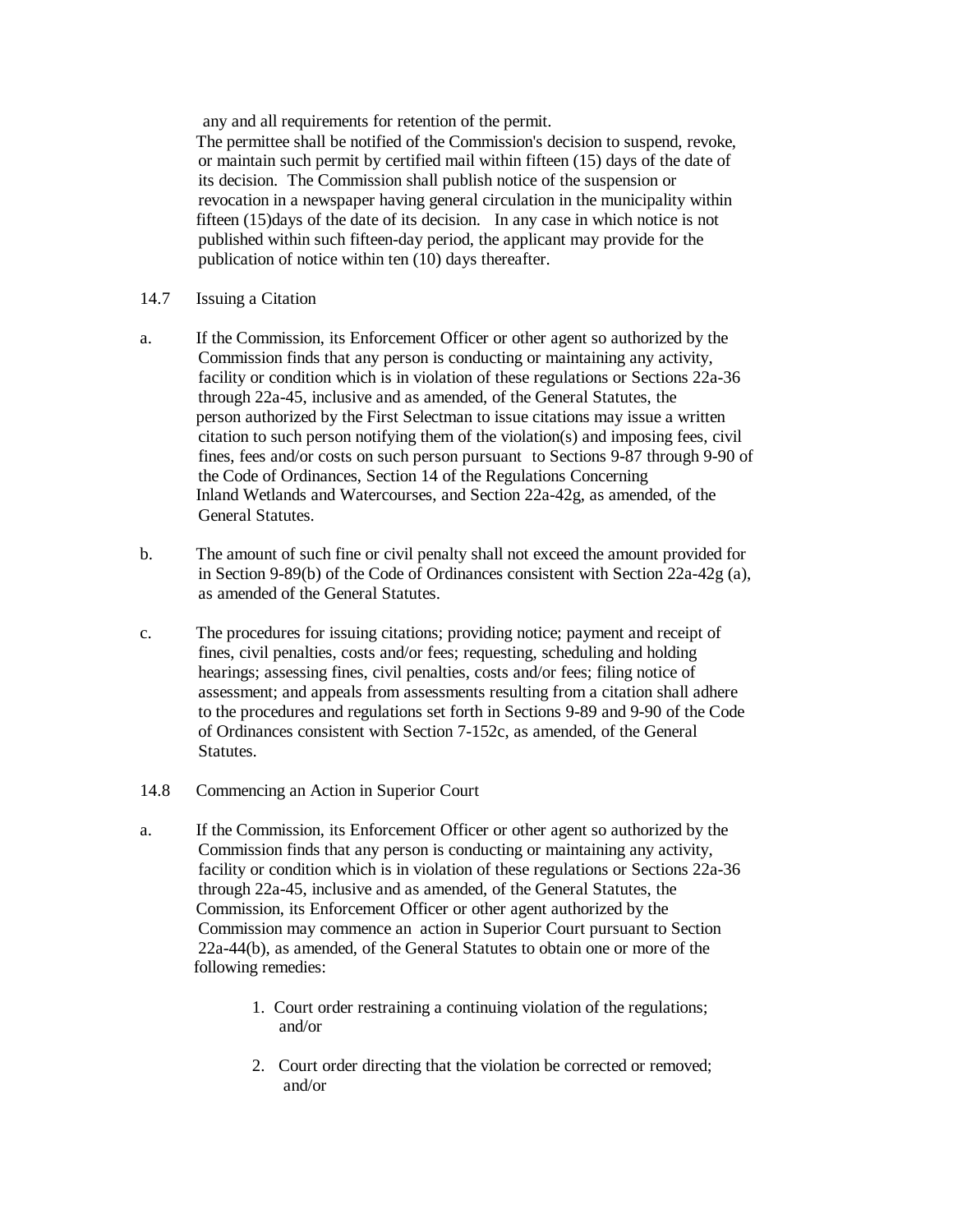- 3. Court order assessing civil penalties as provided for in Sections 22a- 44(b) and 22a-44 (c), as amended, of the General Statutes; and/or
- 4. Court order seeking reimbursement of all costs, fees and expenses, including reasonable attorney's fees, in connection with such action to enforce compliance with the Act and these regulations.

#### 14.9

- a. Any fine, civil penalty, fee and/or cost assessed in connection with any enforcement action or proceeding undertaken pursuant to Section 14 of the Regulations Concerning Inland Wetlands and Watercourses and Section 9 of the Code of Ordinances of the Town of Westbrook shall be made payable to the Treasurer of the Town of Westbrook and sent by mail or hand delivered to the Treasurer in Town Hall. The burden rests with the person against whom such fines, civil penalties, fees and/or costs have been assessed to ensure that timely payment has been received by the Town of Westbrook.
- b. All penalties collected pursuant to Section 14.5 of the Regulations Concerning Inland Wetlands and Watercourses and Section 22a-44, as amended, of the General Statutes shall be used solely:
	- 1. to restore the affected wetlands or watercourses to their condition prior to the violation, wherever possible,
	- 2. to restore other degraded wetlands or watercourses,
	- 3. to inventory or index wetlands and watercourses of the state, or
	- 4. to implement a comprehensive training program for inland wetlands agency members.
- c. Any fine or civil penalty collected by the Town of Westbrook pursuant to Section 9 of the Code of Ordinances and Section 14.7 of the Regulations Concerning Inland Wetlands and Watercourses shall be deposited into the General Fund of the Town of Westbrook or in a special fund as designated by the Board of Selectmen with the approval of the Board of Finance for the Town of Westbrook.

#### 14.10 Retention of Records

An original or certified copy of the initial notice of violation issued by the authorized official or police officer shall be filed and retained by the Town Of Westbrook, and shall be deemed to be a business record within the scope of Section 52-180, as amended, of the General Statutes and evidence of the facts contained therein. An original or certified copy of any cease and desist and/or corrective action order and any citations issued by authorized officials or agents on behalf of the Town of Westbrook shall be filed and retained by the Town of Westbrook. All such notices of violation, orders and citations shall be retained for the minimum amount of time specified in Section 20 of the Regulations Concerning Inland Wetlands and Watercourses.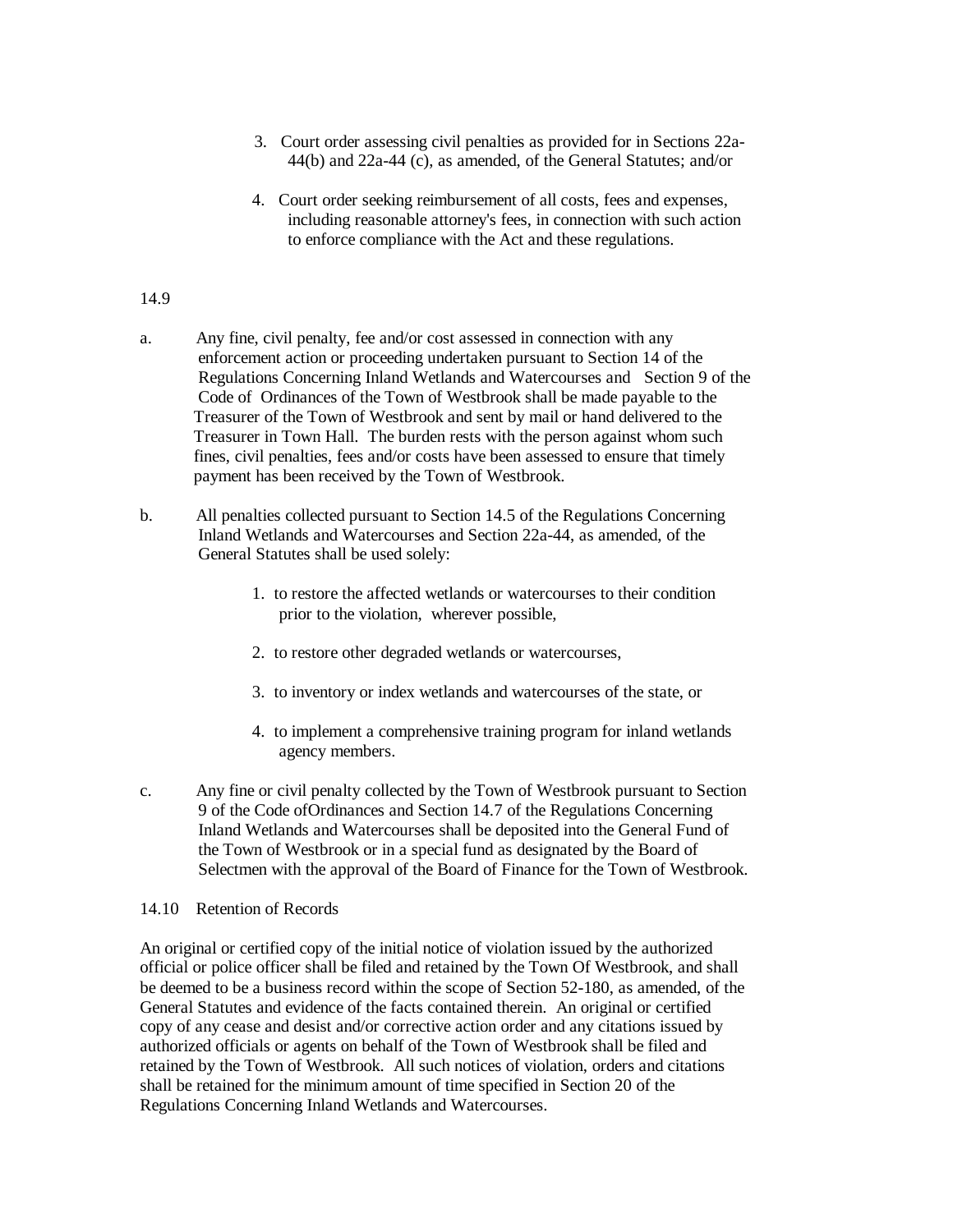- 14.11 Appointment of Hearing Officer(s) and Procedure for Conducting Hearings
	- a. The appointment of Citation Hearing Officer(s) shall be conducted as required by Section 9-88(a) of the Code of Ordinances.
	- b. The Citation Hearing Officer shall conduct the hearing in the order and form and with such methods as required by Section 9-88(b) of the Code of Ordinances consistent with Section 7-152c, as amended, of the General Statutes.

### SECTION 15 AMENDMENTS

- 15.1 These regulations and the Inland Wetlands and Watercourses Map for the Town of Westbrook may be amended, from time to time, by the Commission in accordance with changes in the Connecticut General Statutes or Regulations of the State Department of Environmental Protection, or as new information regarding soils and inland wetlands and watercourses become available.
- 15.2 An application filed with an Inland Wetlands & Watercourses Commission, which is in conformance with the applicable Inland Wetlands Regulations as of the date of the receipt of such application, shall not be required thereafter to comply with any change in inland wetlands regulations, including changes to setbacks and buffers, taking effect on or after the date of such receipt and any appeal from the decision of such Commission with respect to such application shall not be dismissed by the Superior Court on the grounds that such a change has taken effect on or after the date of such receipt. The provisions of this section shall not be construed to apply (1) to the establishment, amendment or change of boundaries of inland wetlands or watercourses, or (2) to any change in regulations necessary to make such regulations consistent with the provisions of the Act as of the date of such receipt.
- 15.3 These Regulations and the Town of Westbrook Inland Wetlands and Watercourses Map shall be amended in the manner specified in Section 22a-42a of the Connecticut General Statutes, as amended. The Commission shall provide the Commissioner of Environmental Protection with a copy of any proposed regulations and notice of the public hearing to consider any proposed regulations or amendments thereto, except map amendments, at least thirty-five (35) days before the public hearing on their adoption.
- 15.4 Petitions requesting changes or amendments to the Inland Wetlands and Watercourses Map, Westbrook, Connecticut shall contain at least the following information:
	- a. The applicant's name, address, and telephone number;
	- b. The owner's name (if not the applicant), address, telephone number, and a written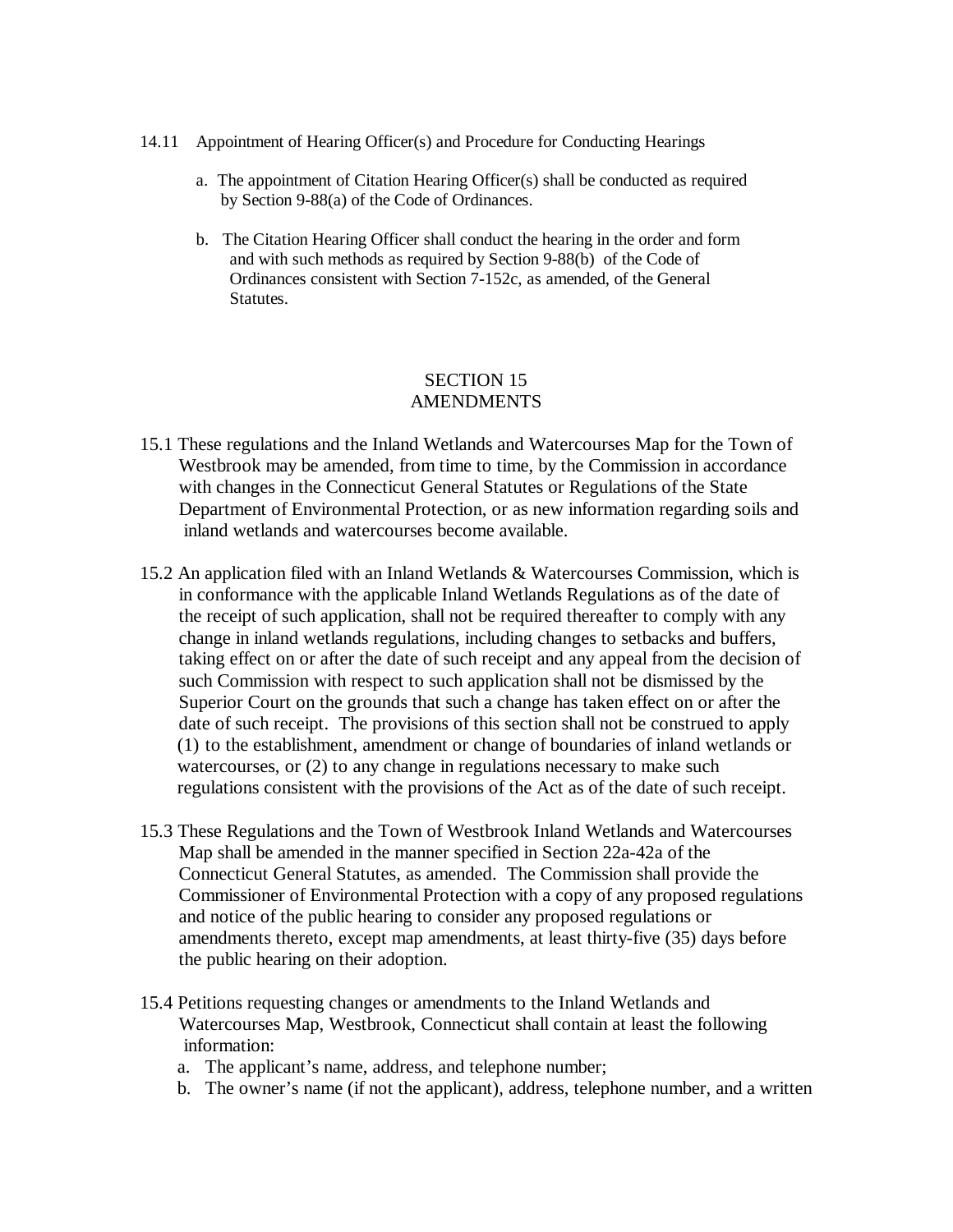consent to the proposed action set forth in the application;

- c. The address or location of the land affected by the petition;
- d. The petitioner's interest in the land affected by the petition.
- e. Map(s) showing the geographic location of the land affected by the petition and the existing and the proposed wetland(s) and watercourse(s) boundaries on such land in accurate detail together with documentation supporting such proposed boundary locations, and
- f. The reasons for the requested action.
- 15.5 Any person who submits a petition to amend the Inland Wetlands and Watercourses Map, Westbrook, Connecticut, shall bear the burden of proof for all requested map amendment. Such proof may include, but is not limited to, professional interpretation of aerial photography and remote sensing imagery, resource mapping, soils mapping, or other information acceptable to the Commission. If such person is the owner, developer or contract purchaser of the land which is the subject of the petition, or if such person is representing the interest of such and owner, developer or purchaser, in addition to the information required in Subsection 15.3, the petition shall include:
	- a. The name, mailing address and telephone number of the owner(s) of such land and owner(s) agent or other representative;
	- b. The names & mailing addresses of the owners of abutting land;
	- c. Documentation by a Soil Scientist of the distribution of wetland soils on said land. Such documentation shall at a minimum include the report of the Soil Scientist documenting the location of wetland soils on the land and a map of the said land indicating the flag locations set by the Soil Scientist and defining the boundaries of wetland soil types, and
	- d. Map(s) showing any proposed development of the land in relation to existing and proposed wetland and watercourse boundaries.
- 15.6 Watercourses shall be delineated by a Soil Scientist, Geologist, Ecologist or other qualified individual, as recognized by the Commission.
- 15.7 A public hearing shall be held on petitions to amend the Inland Wetlands and Watercourses Map. Notice of the hearing shall be published in a newspaper having substantial circulation in the municipality at least twice at intervals of not less than two (2) days, the first not more than fifteen (15) days nor less than ten (10) days, and the last not less than two (2) days, before such hearing. A copy of such proposed boundary change shall be filed in the Office of the Town Clerk, for public inspection at least ten (10) days before such hearing.
- 15.8 Within sixty-five (65) days of the date of receipt of a petition for a change in the map boundaries of any wetland or watercourse, the Commission shall hold a public hearing to consider the petition. The hearing shall be completed within thirty-five (35) days of its commencment. The Commission shall act upon the changes requested in such petition within sixty-five (65) days after the close of the hearing. The petitioner may consent to one or more extensions of the period specified in this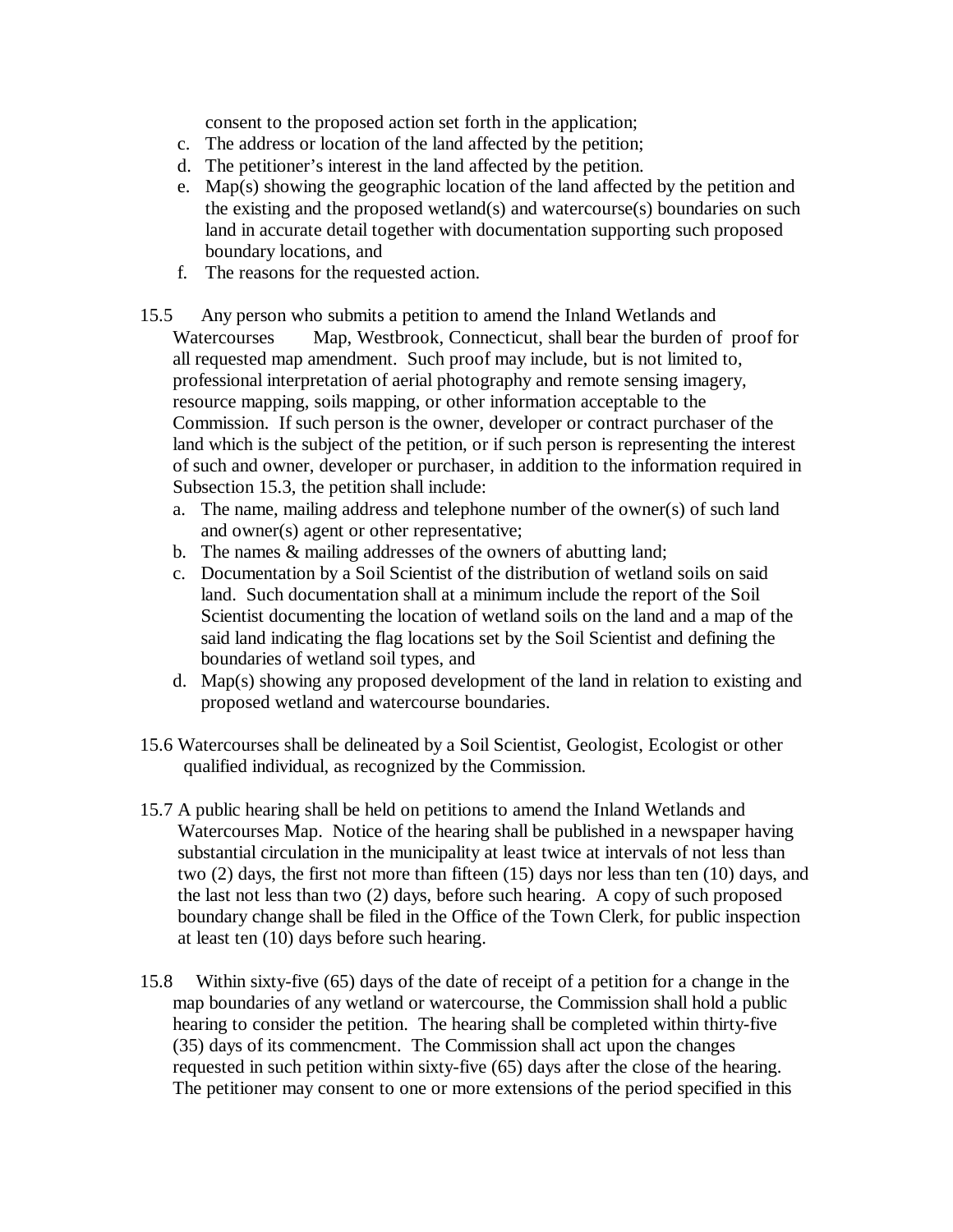Subsection for the holding of the hearing and for action on such petition, provided the total extension of all such periods shall not be for longer than sixty-five (65) days, or may withdraw such petition. The failure of the Inland Wetlands and watercourses Commission to act within any time period specified in this Subsection, or any extension thereof, shall not be deemed to constitute approval of the petition.

15.9 The Commission shall make its decision and state, in writing, the reasons why the change in the Inland Wetlands and Watercourses Map was made.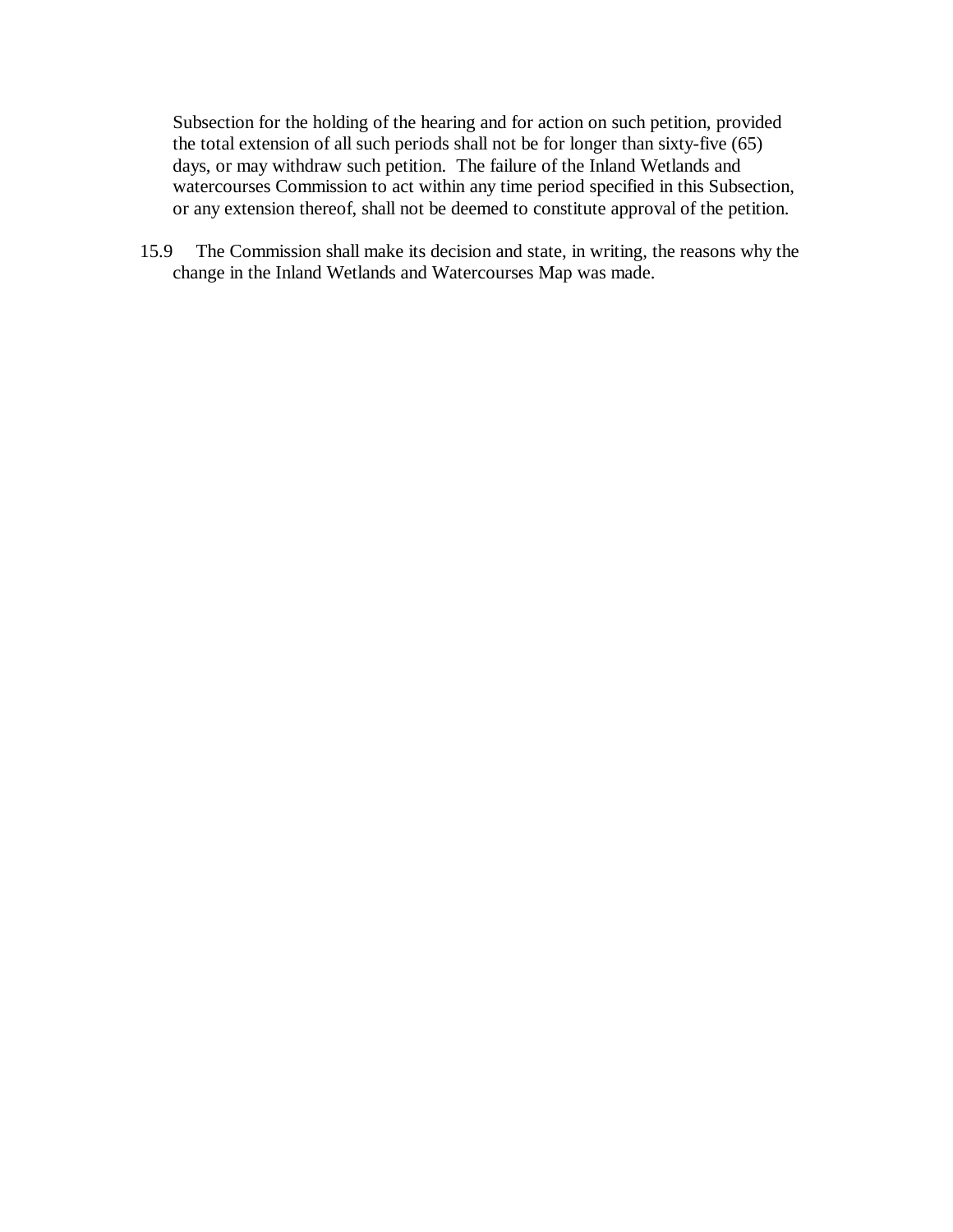## SECTION 16 APPEALS

- 16.1 Appeal on actions of the Commission shall be made in accordance with the provisions of Section 22a-43 of the Connecticut General Statutes, as amended. (Note: Section 22a-43 was amended by Public Act 89-356).
- 16.2 Notice of such appeal shall be served upon the Commission and the Commissioner of Environmental Protection.

### SECTION 17 CONFLICT AND SEVERANCE

- 17.1 If there is a conflict between the provisions of these Regulations, the provision which imposes the most stringent standards for the use of wetlands and watercourses shall govern. The invalidity of any word, clause, sentence, section, part, subsection, subdivision or provision of these Regulations shall not affect the validity of any other part which can be given effect without such invalid part or parts.
- 17.2 If there is a conflict between these Westbrook Regulations and the State of Connecticut Statutes, the Connecticut State Statutes will prevail.

# SECTION 18 OTHER PERMITS

18.1 Nothing in these Regulations shall obviate the requirements for the applicant to obtain any other assents, permits or licenses required by law or regulation by the Town of Westbrook, State of Connecticut and the Government of the United States, including any approval required by the Connecticut Department of Environmental Protection and the U.S. Army Corps of Engineers. Obtaining such assents, permits or licenses is the sole responsibility of the applicant.

# SECTION 19 APPLICATION FEES

- 19.1 Method of payment. All fees required by these Regulations shall be submitted to the Commission by check, money order, or cash, payable to the Town of Westbrook, at the time the application is filed with the Commission
- 19.2 No application shall be granted or approved by the Commission unless the correct application fee is paid in full
- 19.3 The application fee is not refundable.
- 19.4 Definitions. As used in this Section: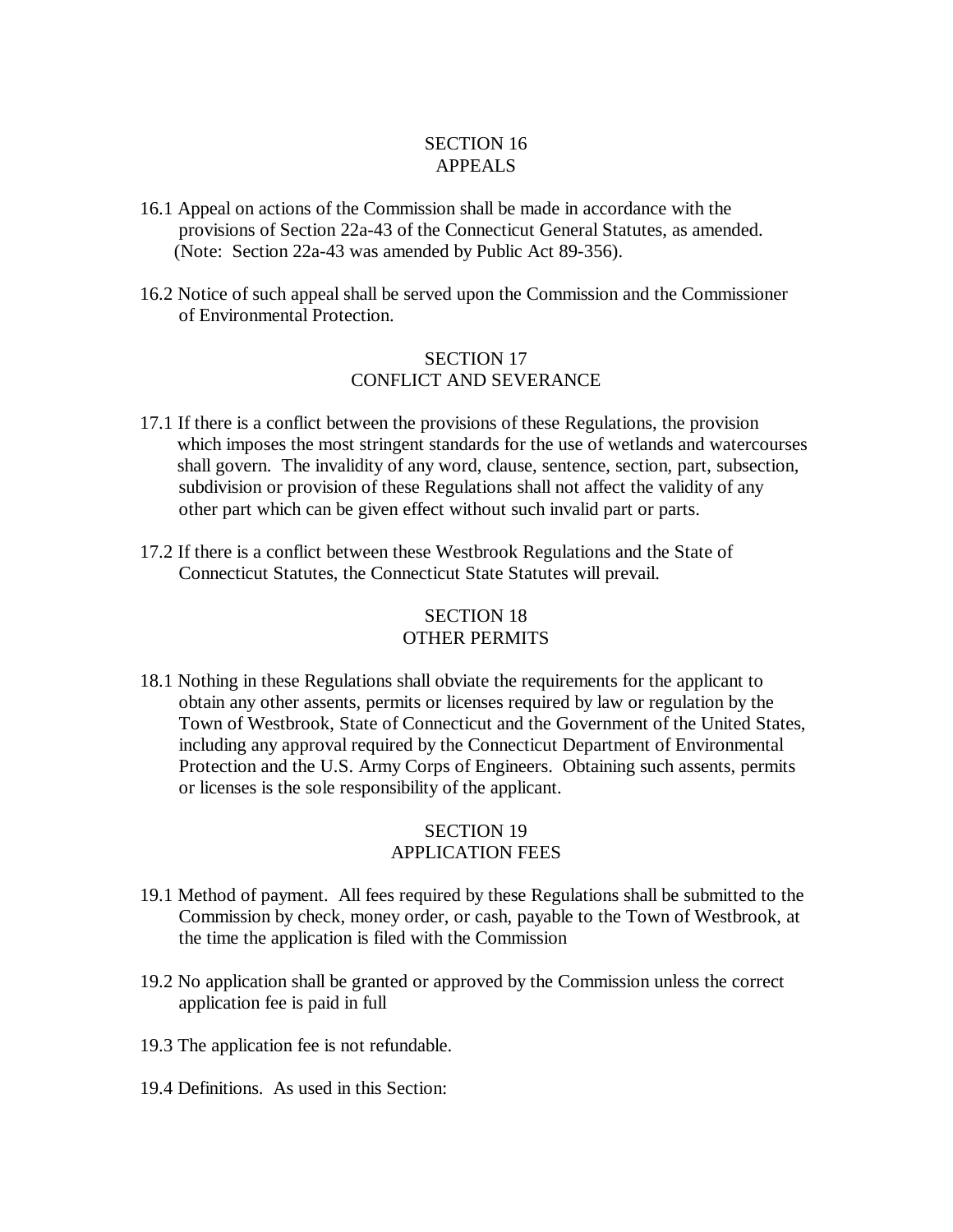- a. "Residential uses" means activities carried out on property developed for permanent housing or being developed to be occupied by permanent housing.
- b. "Commercial uses" means activities carried out on property developed for industry, commerce, trade, recreation, or business, or being developed to be occupied for such purposes, for profit or nonprofit.
- c. "Other uses" means activities other than residential uses of commercial uses.
- 19.5 Fee Schedule. Application fees shall be based on the following schedule:

 REGULATED USES – Section 6 of these regulations – RESIDENTIAL USES PER LOT \$75.00 ALL OTHER USES \$400.00 AFTER THE FACT FEE \$150.00 An additional fee of \$100.00 shall be required if an application for review or an application for a permit is submitted after the activity has begun. All or any part of the above fees may be waived at the sole discretion of the Commission by a majority vote.

 SIGNIFICANT ACTIVITY FEE – Section 7 PER PUBLIC HEARING \$300.00 Plus 150 per cent of the cost of technical review over \$250.00

#### OTHER FEES –

- Certificate of Occupancy re-inspect fee: If a C.O. inspection request has been filed in the building department and approved erosion and sedimentation plan is not adhered to, a \$100.00 re-inspect fee will be imposed upon the applicant prior to reinspection.

Activity on a single residential lot:

- Preliminary review without an application by Commission: \$25.00
- Filling and/or grading other than for siting a dwelling: \$60.00

- Creation of a pond or wetlands: \$200.00

Wetlands Crossings or Filling:

- Single wetland road crossing on a single residence lot or filling up to and including 150 sq. ft. measured from base of fill: \$150.00

- Any additional wetland crossing or a single residence lot or additional filling after 150 sq. ft. measured from base of fill: Additional \$150.00

- Single wetland crossing in a new subdivision or filling up to and including 500 ft.: \$500.00

- Any additional wetland crossing in a new subdivision filling in excess of 500 sq. ft.: Additional \$200.00

Subdivisions:

- Preliminary review of any subdivision with no activity in regulated area: \$75.00

- Preliminary review of any subdivision with activity within the inland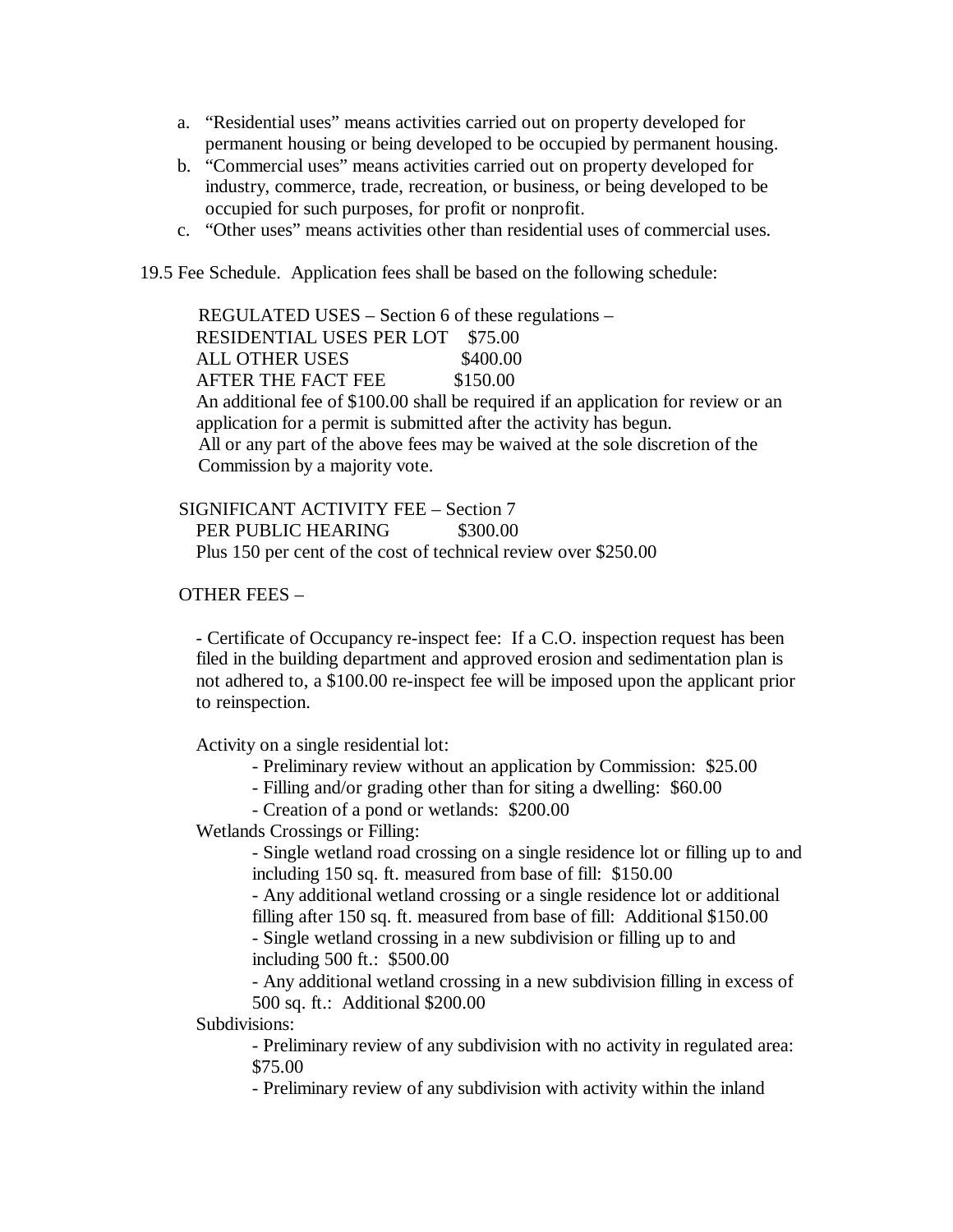wetlands, watercourses and/or regulated area: \$200.00

- Final review of any subdivision lot in which activity is planned within, or partially within, the regulated zone will be charged the residential rate: See above

Commercial – Industrial:

- Nonregulated activity: Application required. \$10.00 fee

- Permited-as-of-Right Activity: Application required. \$10.00 fee - 150% Staff review cost for Significant activities deemed to be significant and as defined in the Westbrook Inland Wetland and Watercourses Regulations. At the discretion of the Commission, the plans will be sent to a consulting firm for the estimated cost of review and 150% of the estimate cost is paid by the developer to the Town, placed in a separate account and the balance is refunded at the satisfactory completion of the project.

#### Notes:

 In the event that the proposed activity is not specifically defined in the fee schedule, the Enforcement Officer or the Commission will select the nearest equivalent activity and apply the appropriate fee.

 In the event that the Commission judges that a proposed activity may have significant impact, and calls for a public hearing, there will be an additional fee for the applicant. See significant activity fee above.

 By Connecticut State Statutes 22a-36 through 22a-45 inclusive, this Commission is authorized to regulate any activity within its municipal bounds that may impact inland wetland and watercourses, regardless of the 100-foot review zone.

 A \$60.00 DEP fee will be collected on all applications. This fee must be paid by a separate check payable to the Town of Westbrook.

 The Commission may require additional professional assistance in evaluating a land use application submitted to the Commission in accordance with the regulation if it finds that the nature and intensity of development may have a significant impact on the site and its surrounding areas.

 The expense of such professional assistance shall be estimated by the Commission, or its agent, based on a preliminary estimate prepared by qualified experts or the Commissions agent, and 150 per cent of the estimated cost of review shall be deposited with the Commission by the applicant prior to the receipt of the application by the Commission. Failure of the applicant to deposit such estimated cost with the Commission shall be deemed a failure of the applicant to submit an appropriate fee for a completed application.

Upon completion of the professional review and final action on the application, the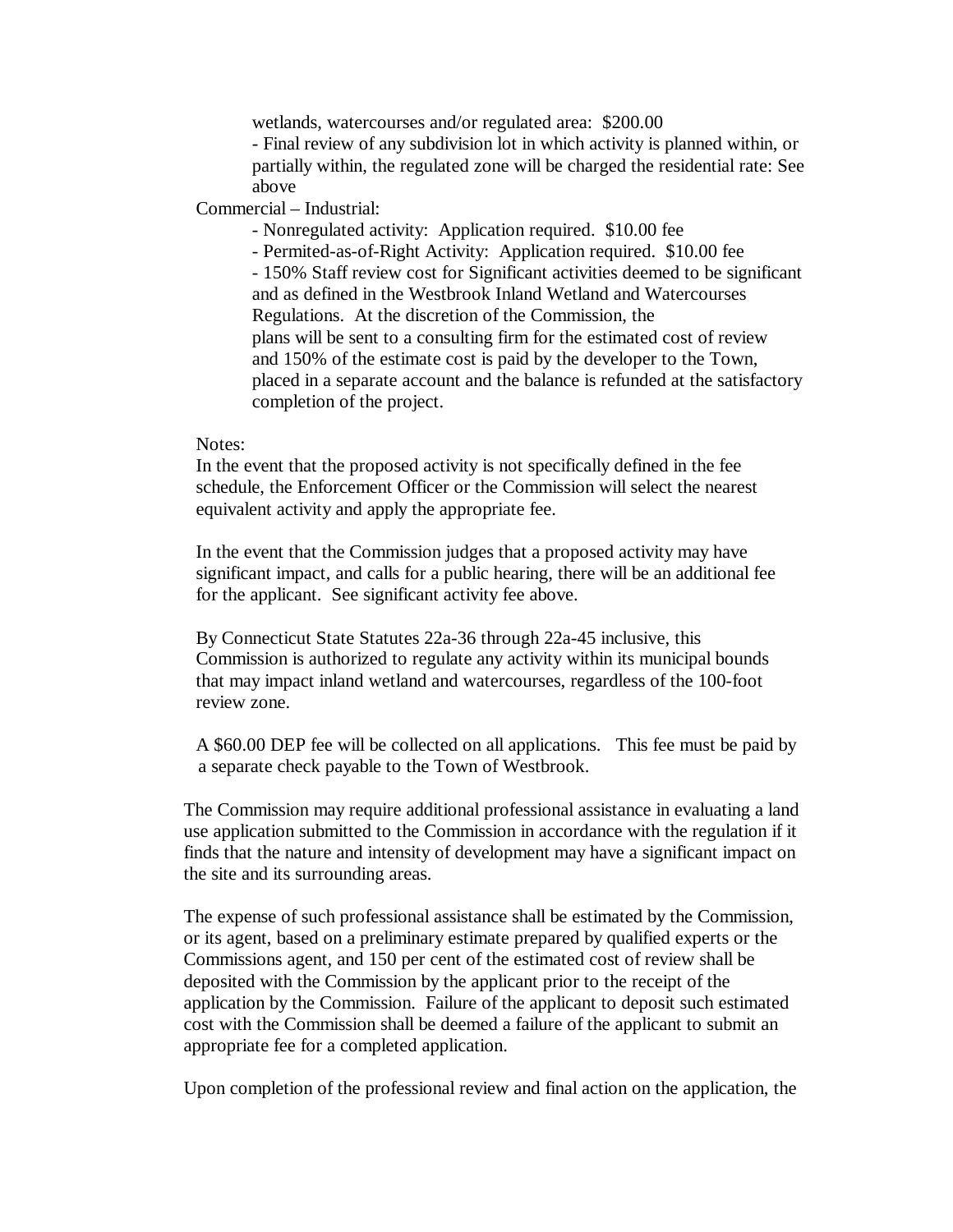Commission shall determine the actual costs incurred for the review and refund any excess funds to the applicant. Applicants shall not be responsible for costs incurred for professional assistance which exceed 150 per cent of the Commission's estimate, per application.

 An additional fee sufficient to cover the reasonable cost of acting on an application or petition, including costs of certified mailings, publication of notices and decisions, and monitoring compliance within permit conditions or Commission orders, may be charged.

19.6 EXEMPTION. Boards, Commissions, Councils and Departments of the Town of Westbrook are exempt from all fee requirements. Land designated "Conservation Easement" or "Conservation Restriction" may be exempt from charges as required on Fee Schedule.

#### SECTION 20 RECORDS RETENTION AND DISPOSITION

- 20.1 The Commission and the Town Clerk for the Town of Westbrook shall retain complete administrative records of Commission actions and dispose of such records in accordance with Retention/Disposition schedules set forth in Subsection 20.2
- 20.2 The public records administrator of the Connecticut State Library established the following new records Retention/Disposition schedules for municipal Inland Wetlands and Watercourses Commissions effective April 24, 1989:

| <b>RECORD TITLE</b>           | MINIMUM RETENTION REQUIRED | <b>TOWN CLERK</b> |
|-------------------------------|----------------------------|-------------------|
|                               | <b>IN COMMISSION</b>       |                   |
| Applications                  |                            |                   |
| (including maps, etc.)        | 10 years                   |                   |
| <b>Decision Letters</b>       | 10 years                   | Permanent         |
| <b>Approved Site Plans</b>    | 10 years                   |                   |
| <b>Legal Notices</b>          | 10 years                   | Permanent         |
| Staff & Public written        |                            |                   |
| <b>Testimony</b> (Hearings)   | 10 years                   |                   |
| Minutes of Meetings $\&$      |                            |                   |
| <b>Public Hearings</b>        | 15 years                   | Permanent         |
| Tapes, Audio                  | 4 years                    |                   |
| Notices of Violation & orders | 10 years                   |                   |
| Text of Changes adopted       | Continuous update          |                   |
| In regulations                | Permanent                  |                   |
| General Correspondence        |                            |                   |
| Issued or received            | 5 years                    |                   |